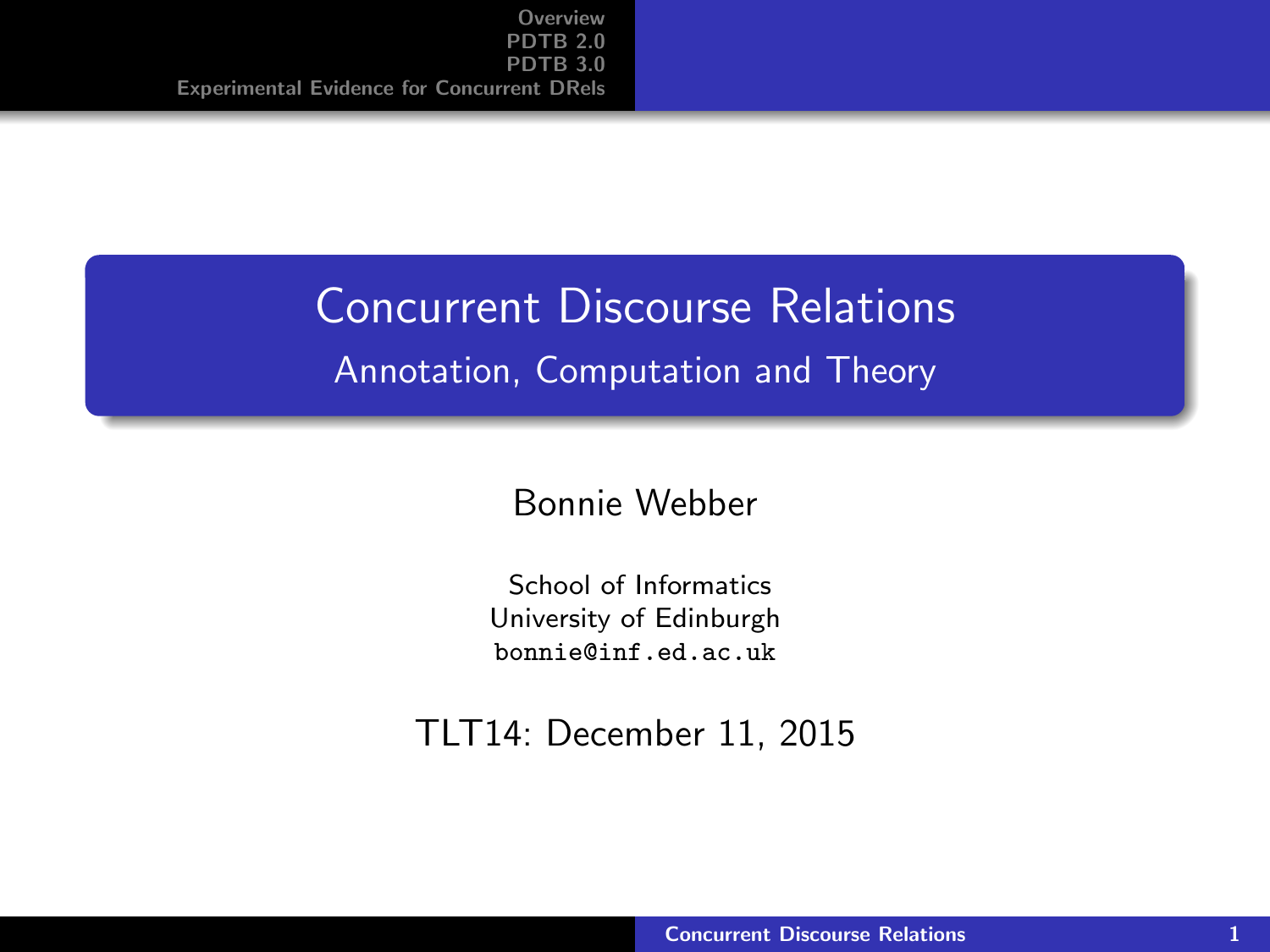





4 [Experimental Evidence for Concurrent DRels](#page-26-0)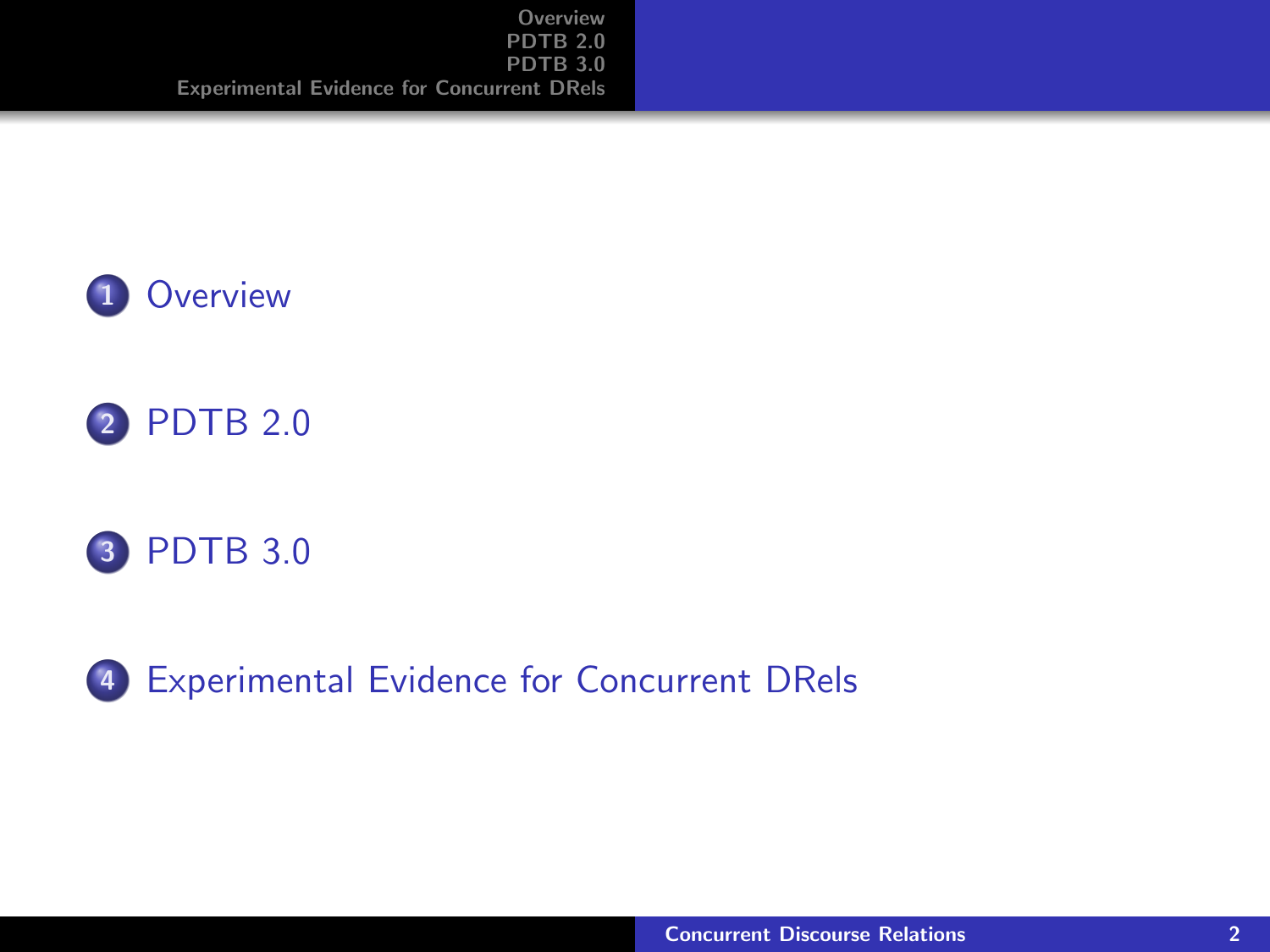# <span id="page-2-0"></span>**Overview**

- **o Discourse relations** (DRels) are relations that hold between the sense or use of a clause or sentence  $(C/S)$  and the discourse context.
- The Penn Discourse TreeBank (PDTB) and other corpora similarly annotated for DRels assume that DRels can be signalled:
	- **Q** Explicitly, via conjunctions, discourse adverbials, "alternative lexicalizations";
	- **2 Implicitly**, via adjacency, form/content of the  $Cs/Ss$ , S/H biases, world knowledge.
- $\bullet$  A given C/S can contain one or more explicit signals of how it relates to the discourse context, as well as none at all.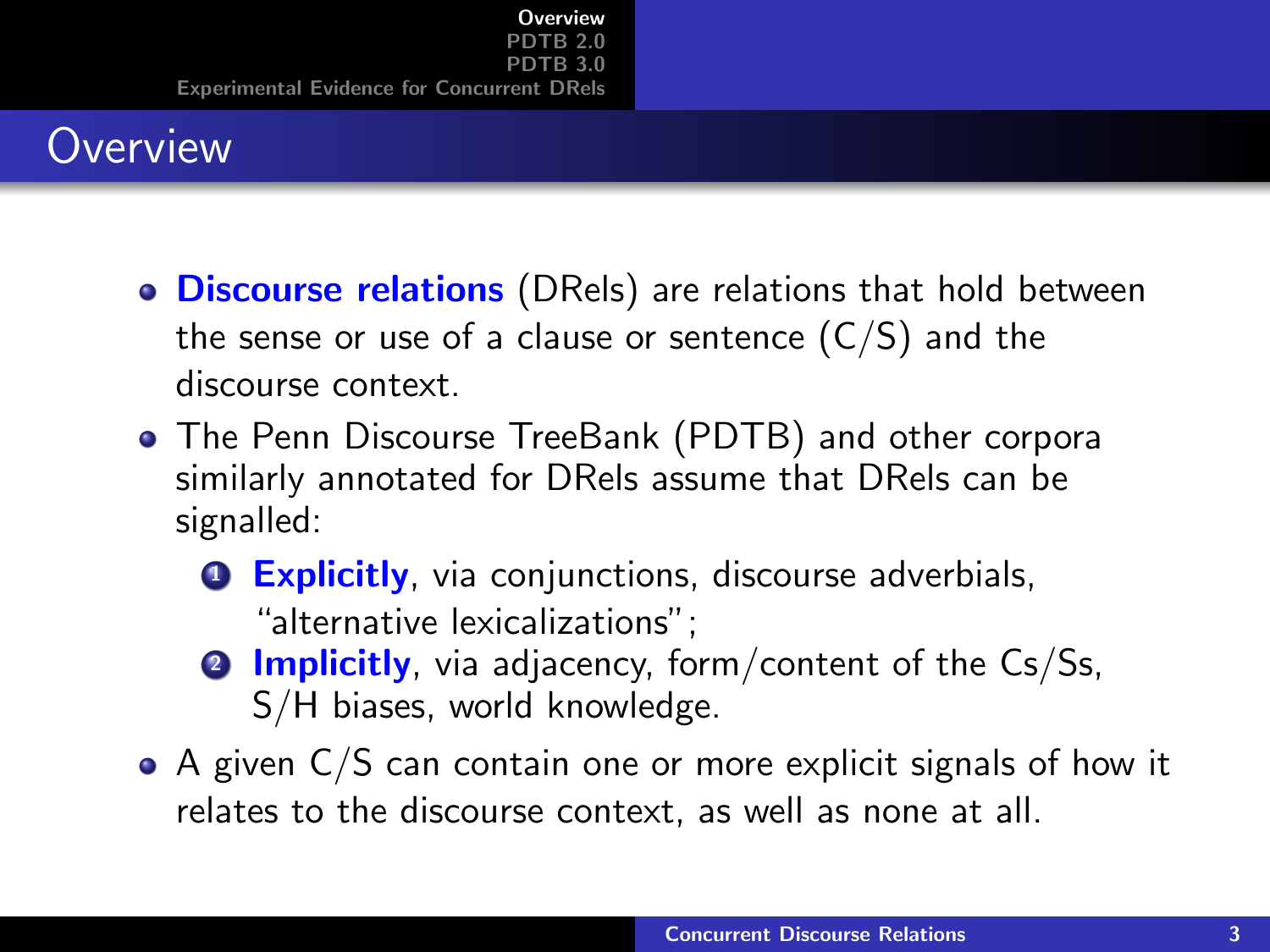# What might multiple explicit signals imply?

If there is more than 1 explicit signal, what might this imply?

- $\bullet$  Each may signal a distinct DRel between the given C/S and some **distinct** part of the context, OR
- $\bullet$  Each may signal a distinct DRel between the given C/S and the same part of the context. OR
- $\bullet$  Both may signal the same DRel between the given C/S and the same part of context, OR
- $\bullet$  Both signal the same DRel between the given C/S and some distinct part of context.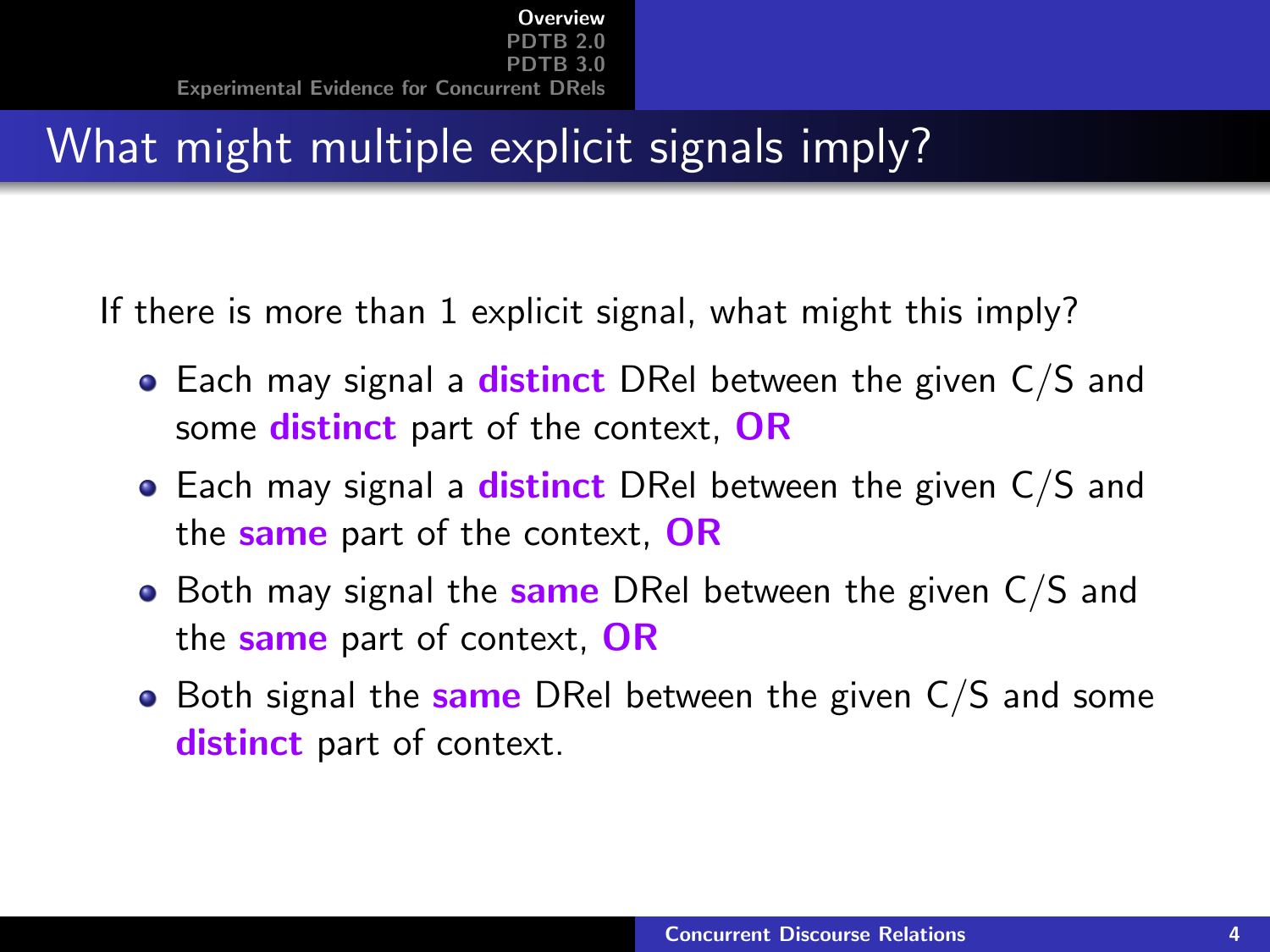# What might multiple explicit signals imply?

(1) The car was finally coming toward him.  $\epsilon_1$ He finished his diagnostic tests,  $s<sub>2</sub>$ feeling relief.  $53$ But then the car started to turn right.  $_{54}$  [Wiebe, 1993]

But conveys CONTRAST between  $s4$  and  $s3$ . Then conveys SUCCESSION between s4 and s2.

 $\Rightarrow$  DRels to different parts of context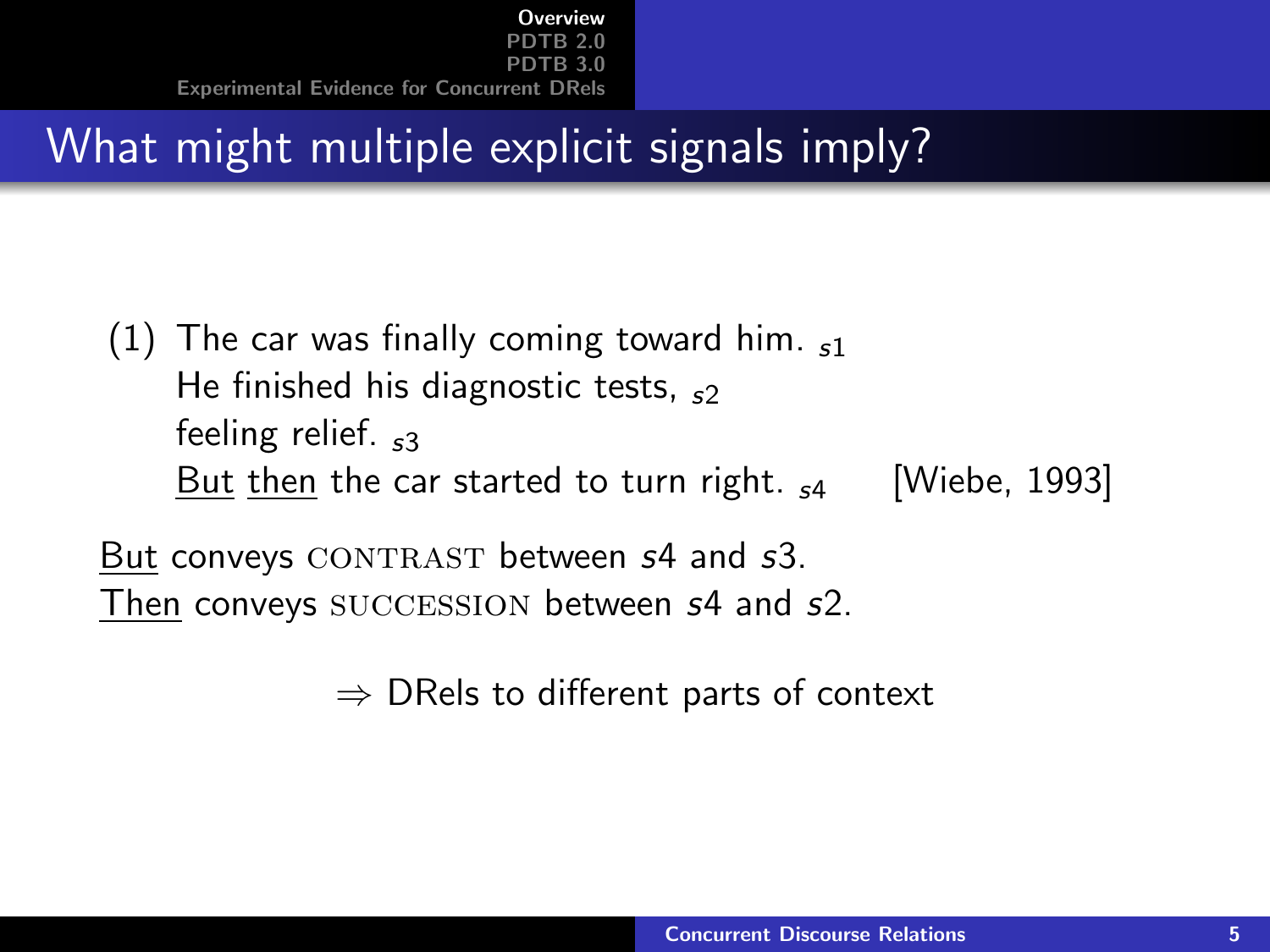# What might multiple explicit signals imply?

(2) I must wash the dishes  $s_1$  because otherwise I can't go out.  $s_2$ Because conveys EXPLANATION between s2 and s1. Otherwise conveys a NEG CONDITION DRel between s2 and s1.

 $\Rightarrow$  DRels to the same part of context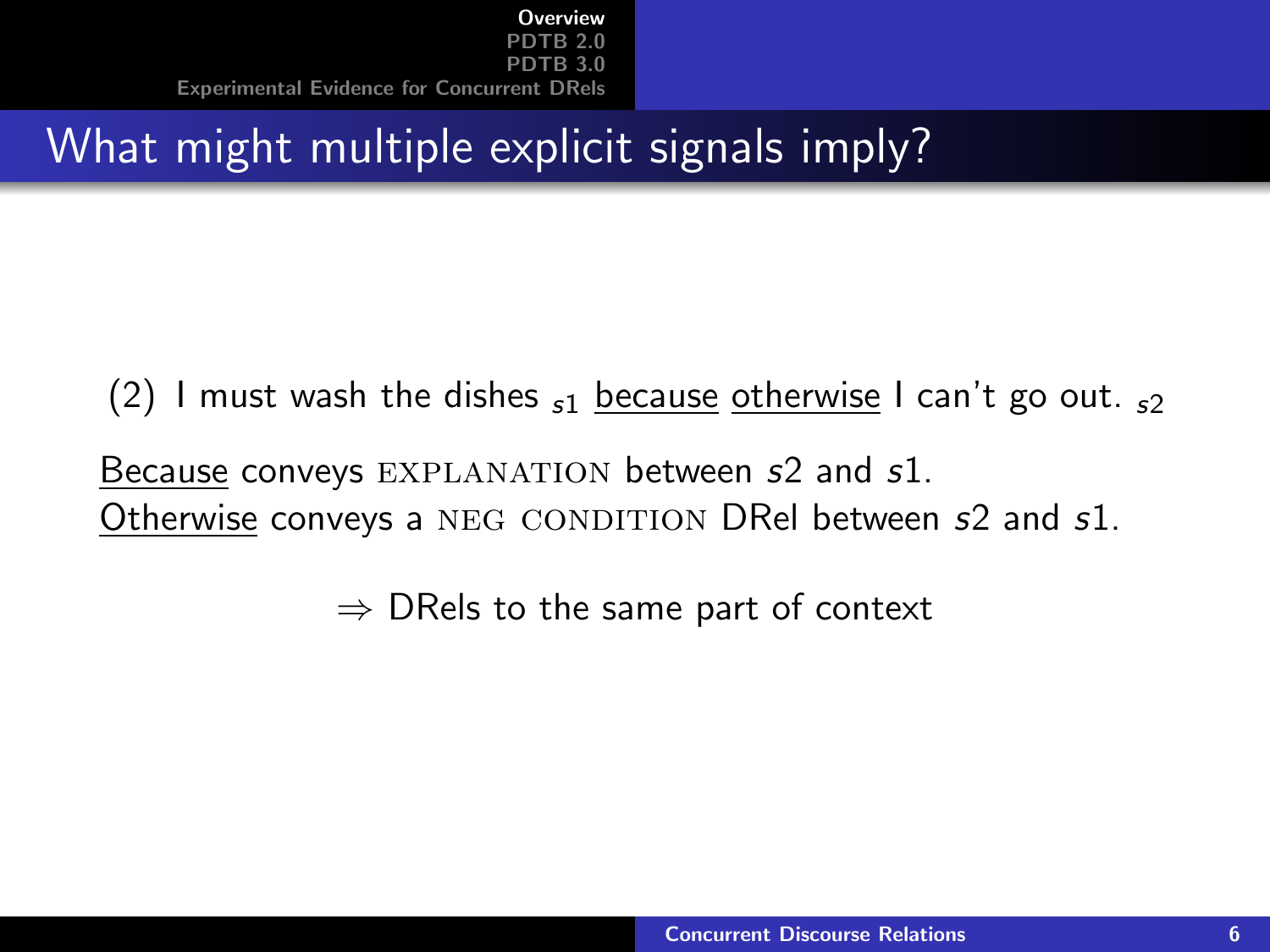# What might a single explicit signal imply?

If the single explicit signal is a **discourse adverbial** (DAdv), it might imply:

- There is only one DRel between the given C/S and context, and it's the one signalled by the "bare" DAdv, OR
- $\bullet$  There are concurrent DRels between the given C/S and context:
	- one explicitly signalled by the DAdv,
	- another signalled *implicitly*, through adjacency, form/content, S/H biases, world knowledge.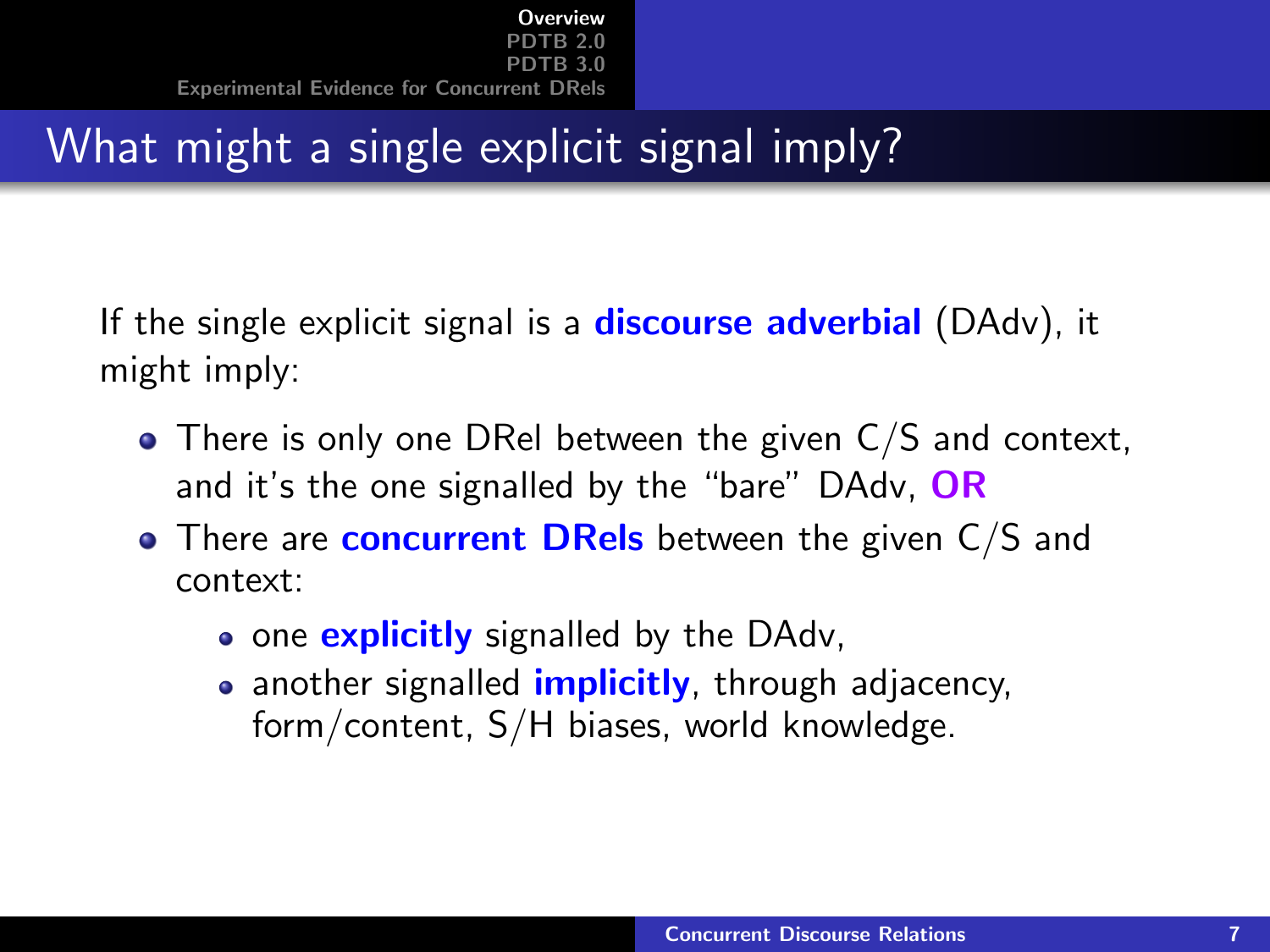# What might a single explicit signal imply?

(3) Such problems will require considerable skill to resolve. However, neither Mr. Baum nor Mr. Harper has much international experience.  $s_2$  [wsj\_0109]

However signals a  $CONTRAST$  between  $s1$  and  $s2$ .

 $\Rightarrow$  Single DRel to context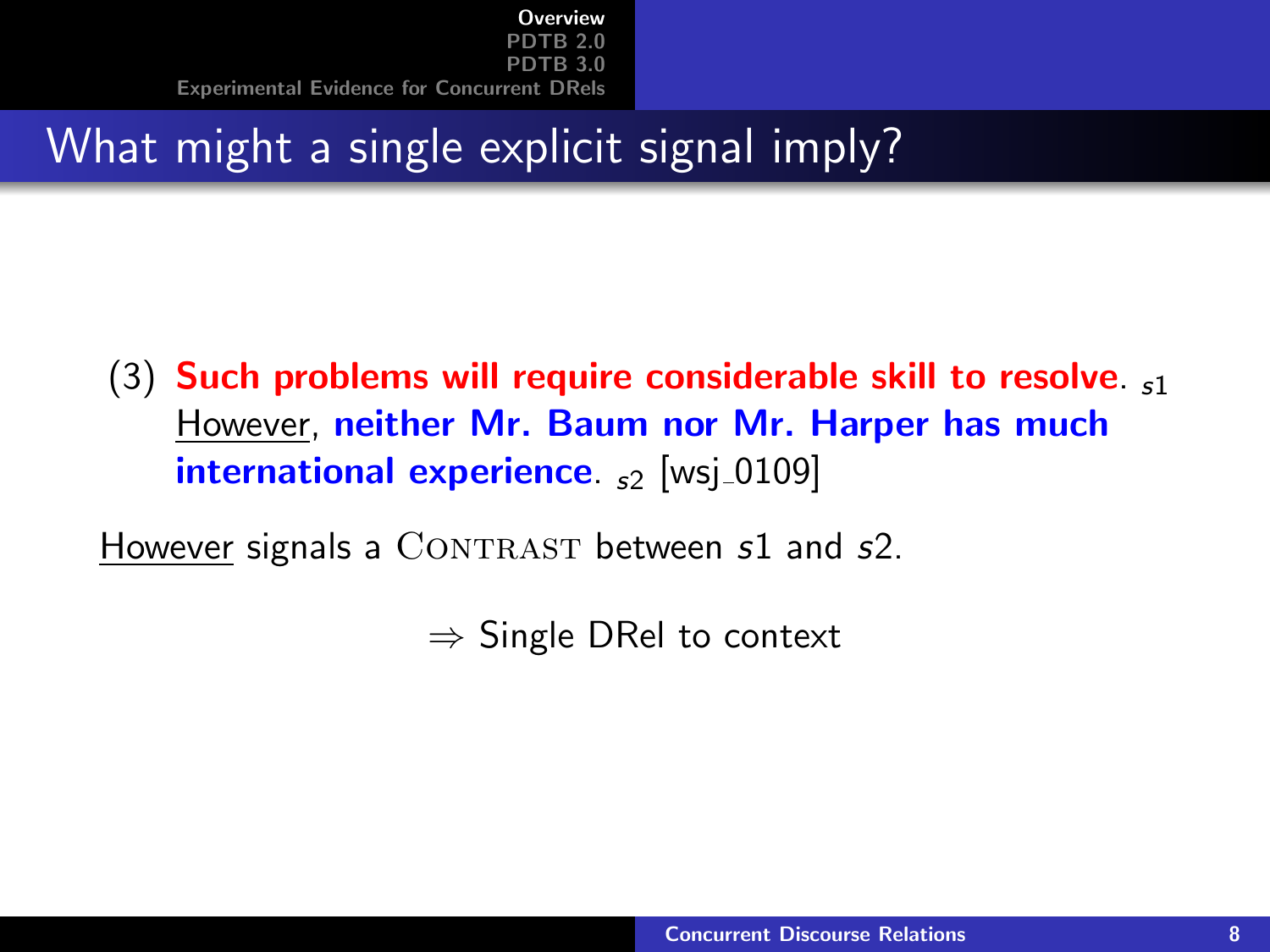# What might a single explicit signal imply?

(4) I must wash the dishes  $_{s1}$ . Otherwise I can't go out.  $_{s2}$ Otherwise conveys a NEGATIVE CONDITION between s2 and s1. One also infers the same implicit EXPLANATION DRel between s2 and s1 as before.

 $\Rightarrow$  Concurrent DRels to same part of context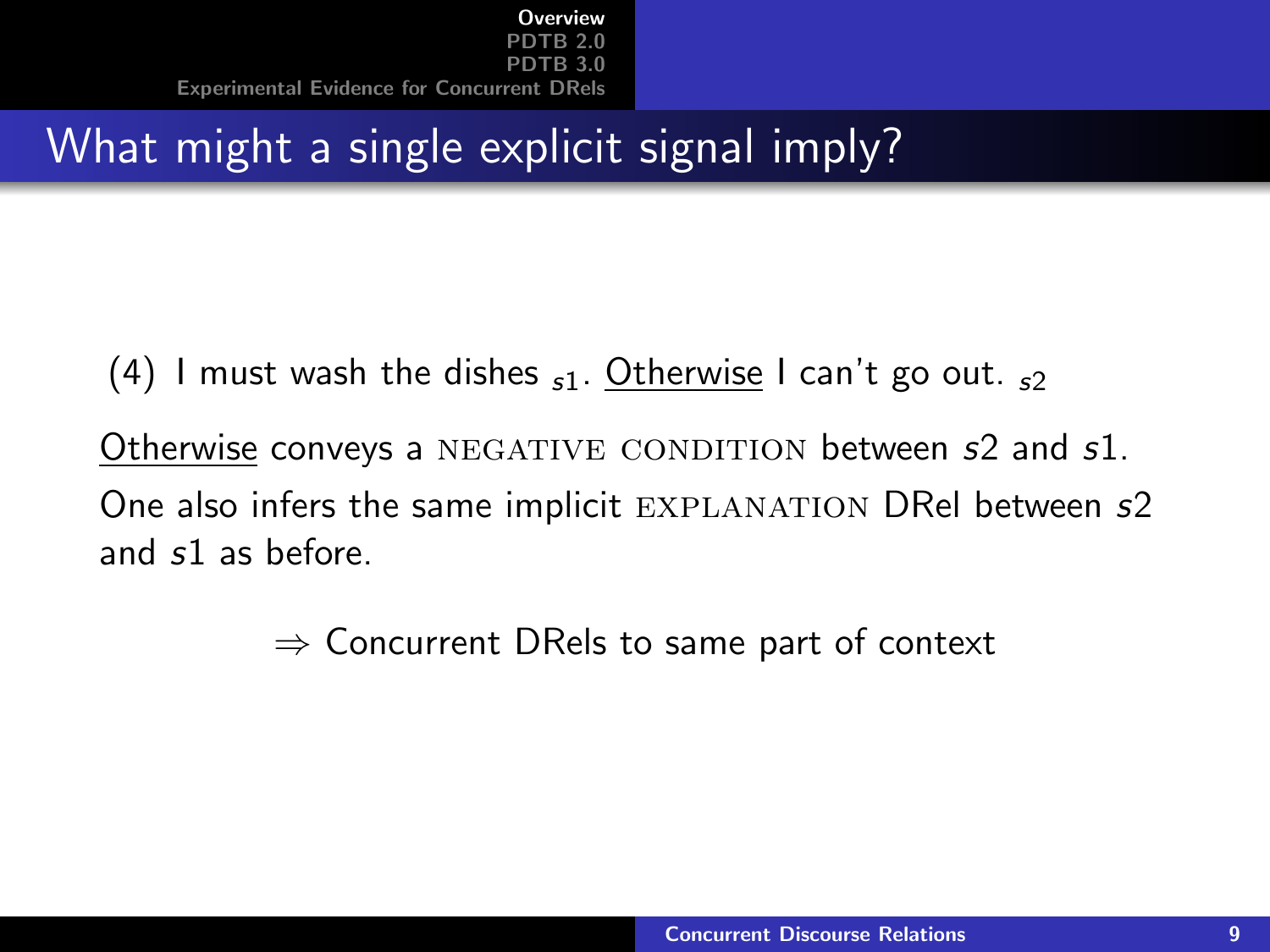### **Overview**

The possibility of **concurrent DRels**, given only a single explicit DAdv, has implications for

- Language Technology: When can/should we extract multiple DRels at a given point?
- **Corpus annotation**: When and how should annotators be asked to annotate concurrent explicit and implicit DRels? Can it be done accurately by automated means?
- Psycholinguistics: What role do explicitly signalled DRels play in inferring implicit ones?

We don't know precisely what is going on, so:

- **1** Can we get experimental evidence?
- 2 Can we use that evidence to help automatically annotate concurrent relations?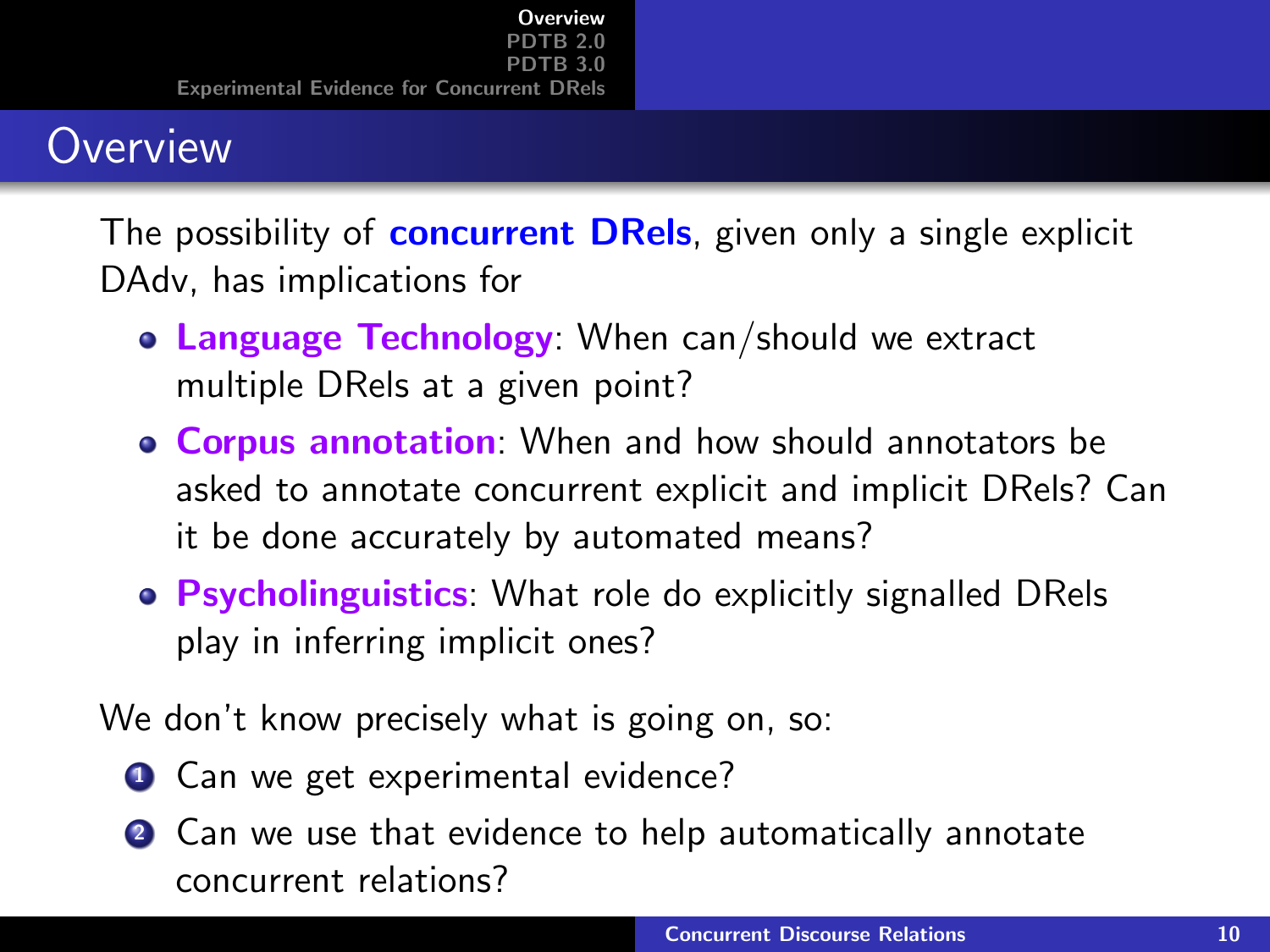# <span id="page-10-0"></span>Penn Discourse TreeBank 2.0 (PDTB 2.0)

- The PDTB 2.0 was released in 2008 and remains the largest manually annotated corpus of DRels in English.
- It comprises annotation of the Penn WSJ corpus with
	- $\bullet$  DRels between (the interpretation of) Cs/Ss that serve as its **arguments**;
	- evidence for such DRels (lexical grounding or adjacency);
	- **attribution**, as context which can change the polarity or modality of the relation.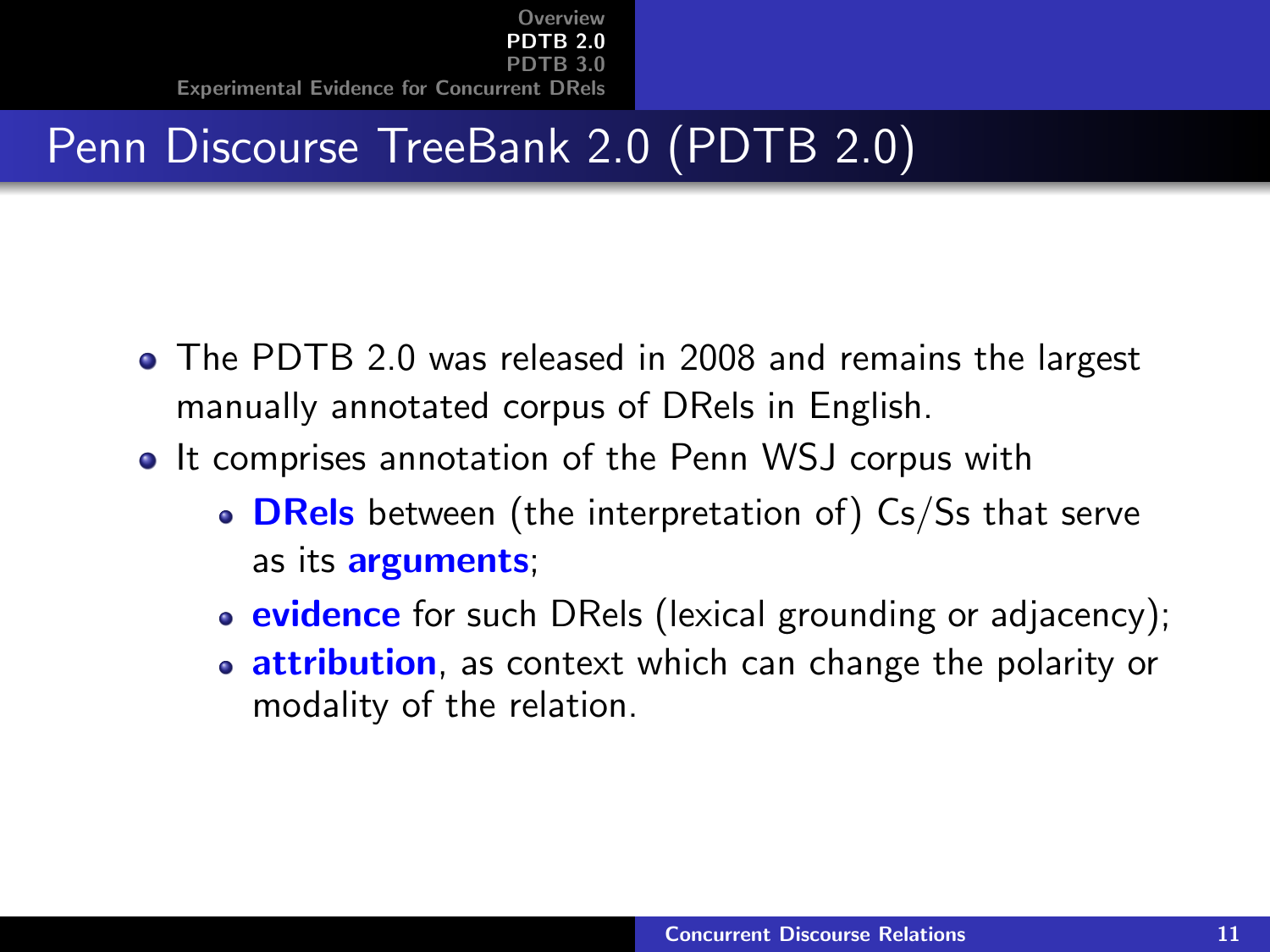# Penn Discourse TreeBank 2.0 (PDTB 2.0)

- Unlike corpora annotated accoring to RST [Mann & Thompson, 1988] or SDRT [Asher & Lascarides, 2003], the PDTB does not commit to any higher structure or any relative prominence between the args.
- The same style of annotating DRels has been used in
	- Bio Discourse Relation Bank [Prasad et al, 2011],
	- **Arabic** Discourse TreeBank [Al-Saif & Markert, 2011]
	- Chinese Discourse TreeBank [Zhou & Xue, 2015]
	- Hindi Discourse Relation Bank [Kolachina et al, 2012]
	- Turkish Discourse Bank [Zeyrek et al, 2013].
- This style of annotation is **independent** of the set of DRels used.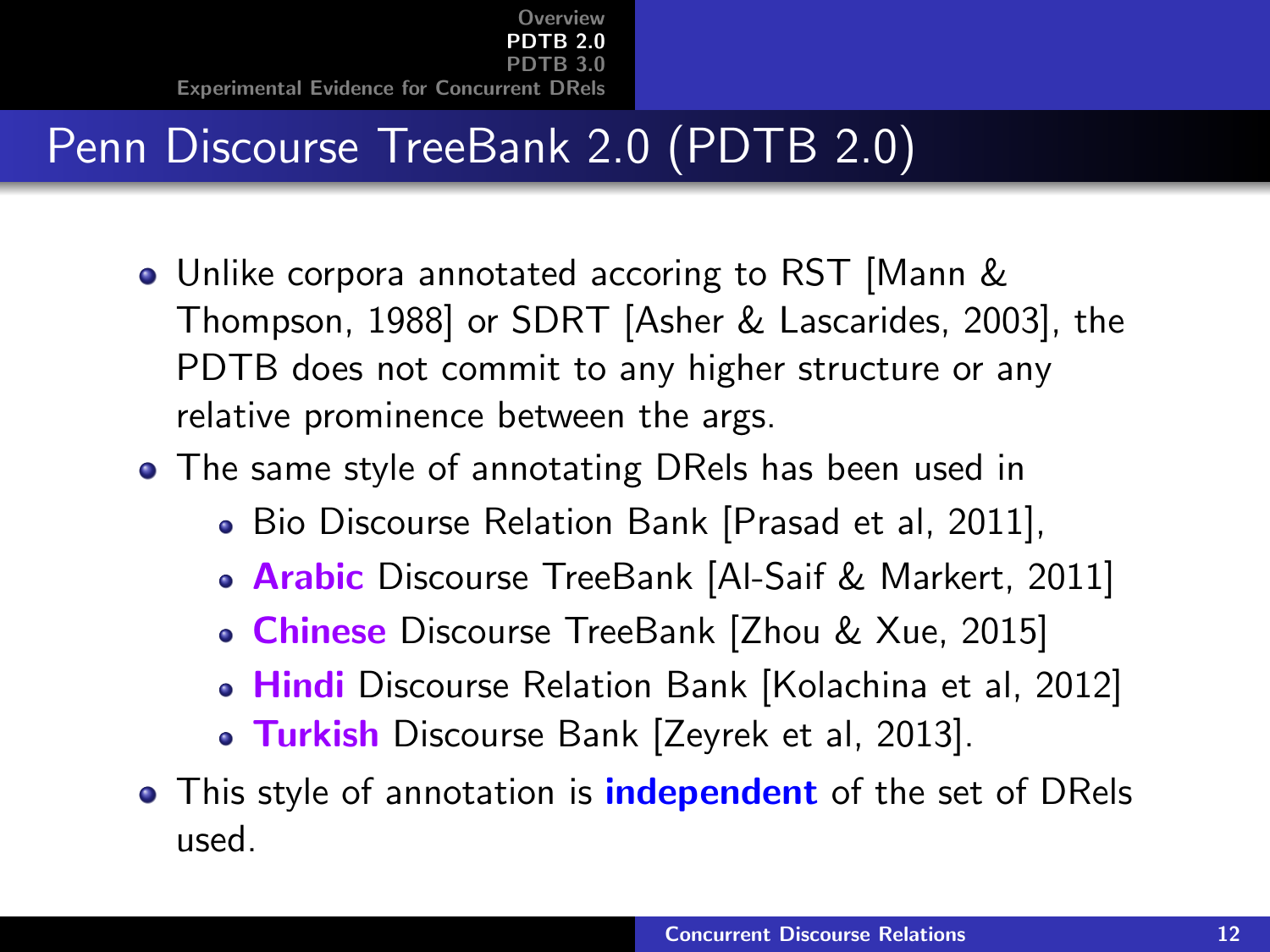### Comparison: Penn WSJ TreeBank Annotation

(5) Until the building is completed, Exxon will rent part of an existing office tower. [wsj\_0784]

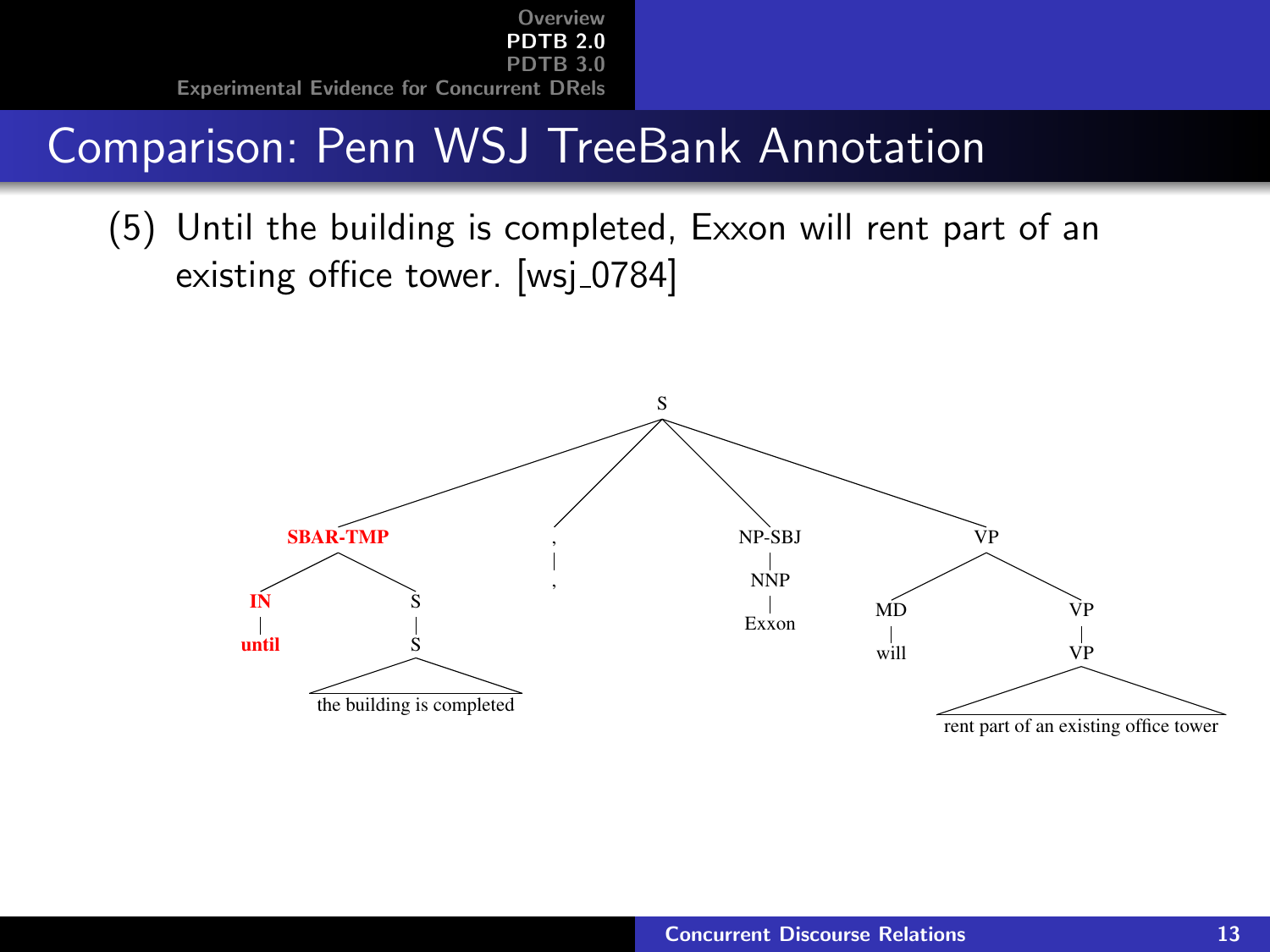### Comparison: PropBank Annotation

Subord clauses and adjuncts fill specific or general MOD roles (e.g., argm-tmp, argm-prp) vs. (argm-adv). Their position with respect to the verb doesn't matter to PropBank annotation.

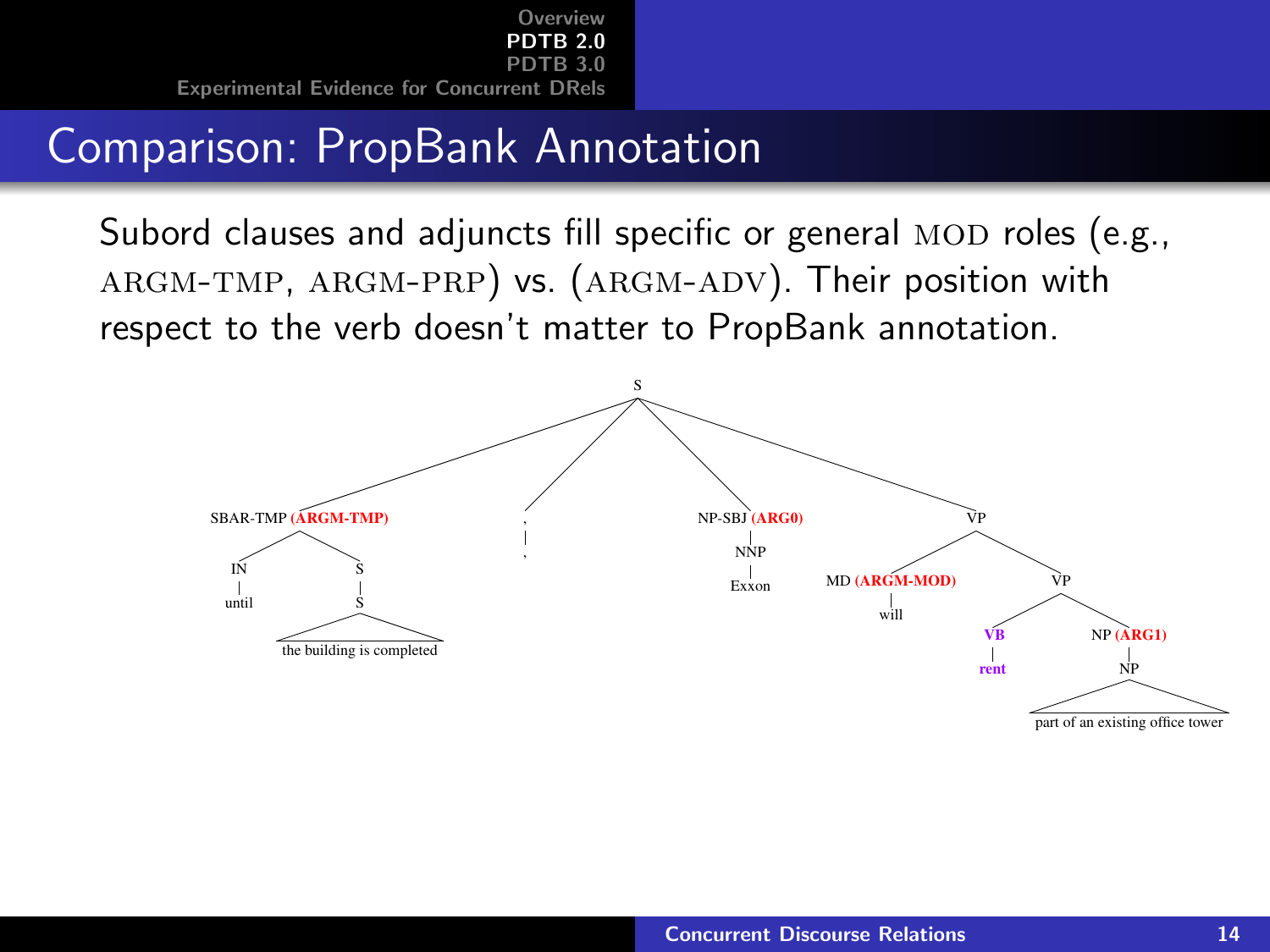# Comparison: PDTB 2.0 Annotation

The PDTB 2.0 annotates text spans as:

- the span whose sense and/or use serves as  $Arg1$  of the DRel;
- the span whose sense and/or use serves as  $Arg2$  of the DRel;
- the span that provides explicit evidence for the DRel;
- the (optional) span that indicates attribution of the DRel or one of its args.
- (6) Until (TEMPORAL.ASYNCHRONOUS.PRECEDENCE) the building is completed, Exxon will rent part of an existing office tower. [wsj\_0784]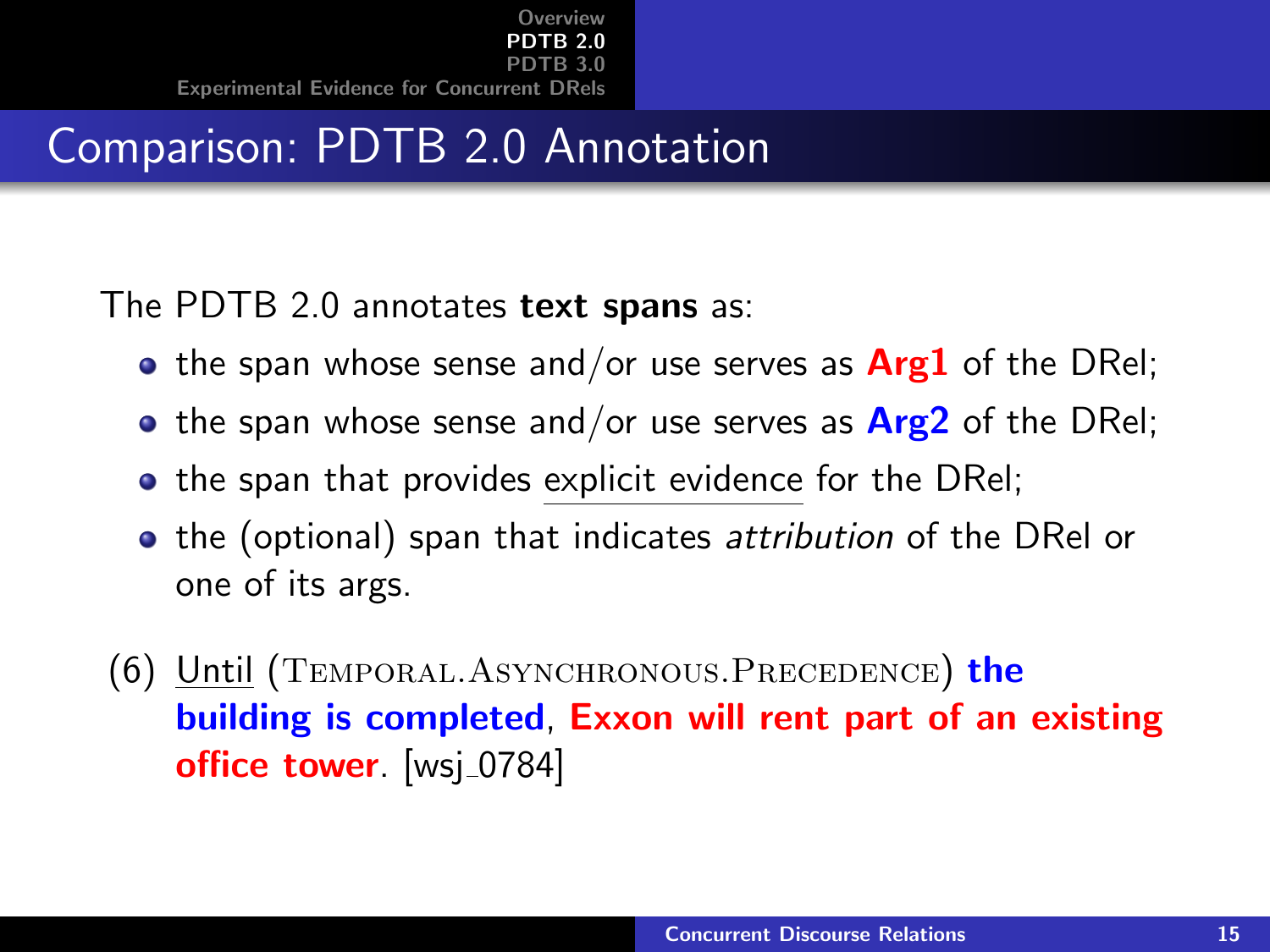### Comparison: Penn WSJ TreeBank Annotation

(7) He said construction wouldn't resume until market conditions warrant it. [wsj\_0610]



**[Concurrent Discourse Relations](#page-0-0)** 16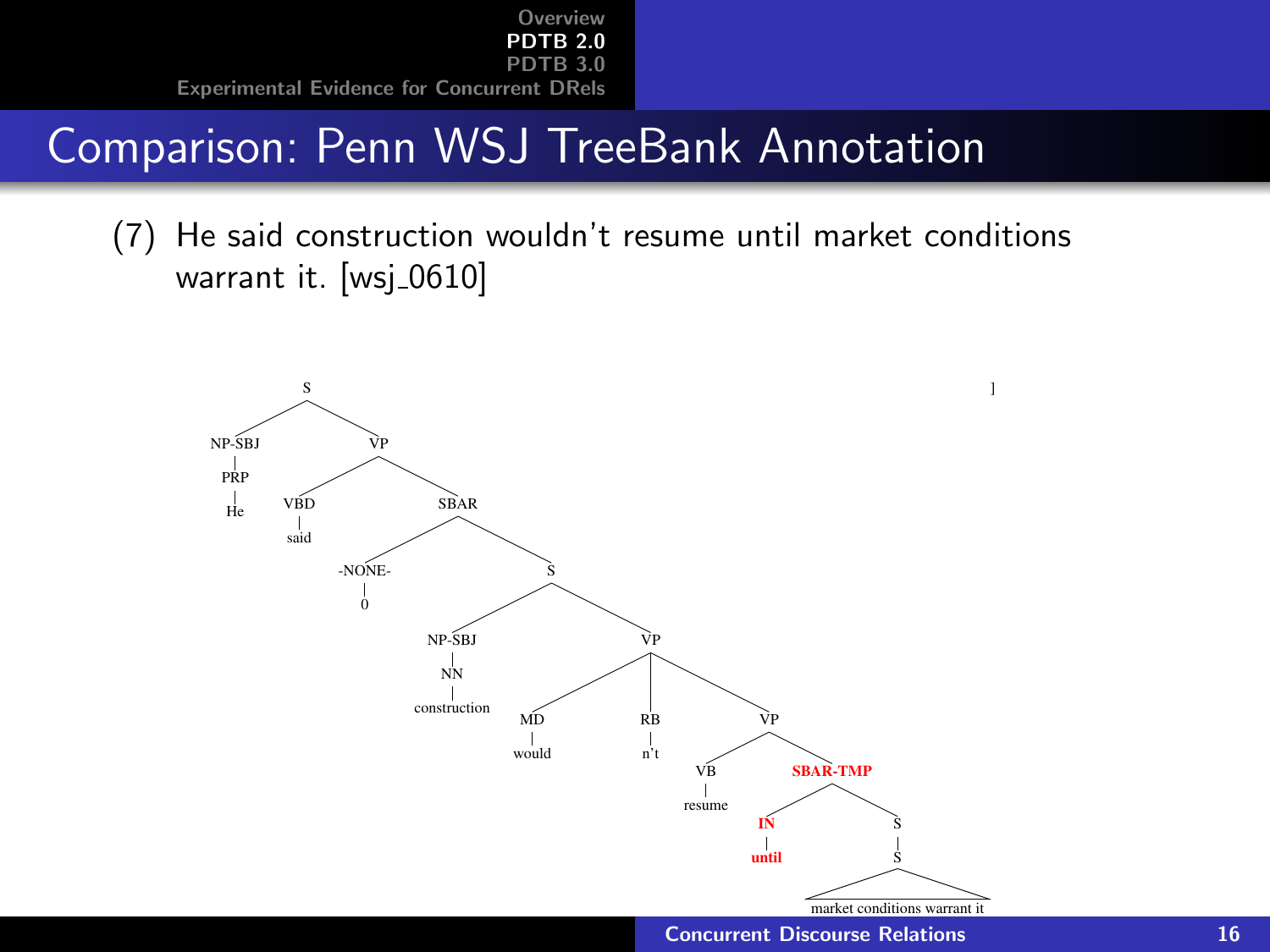#### Comparison: PropBank Annotation

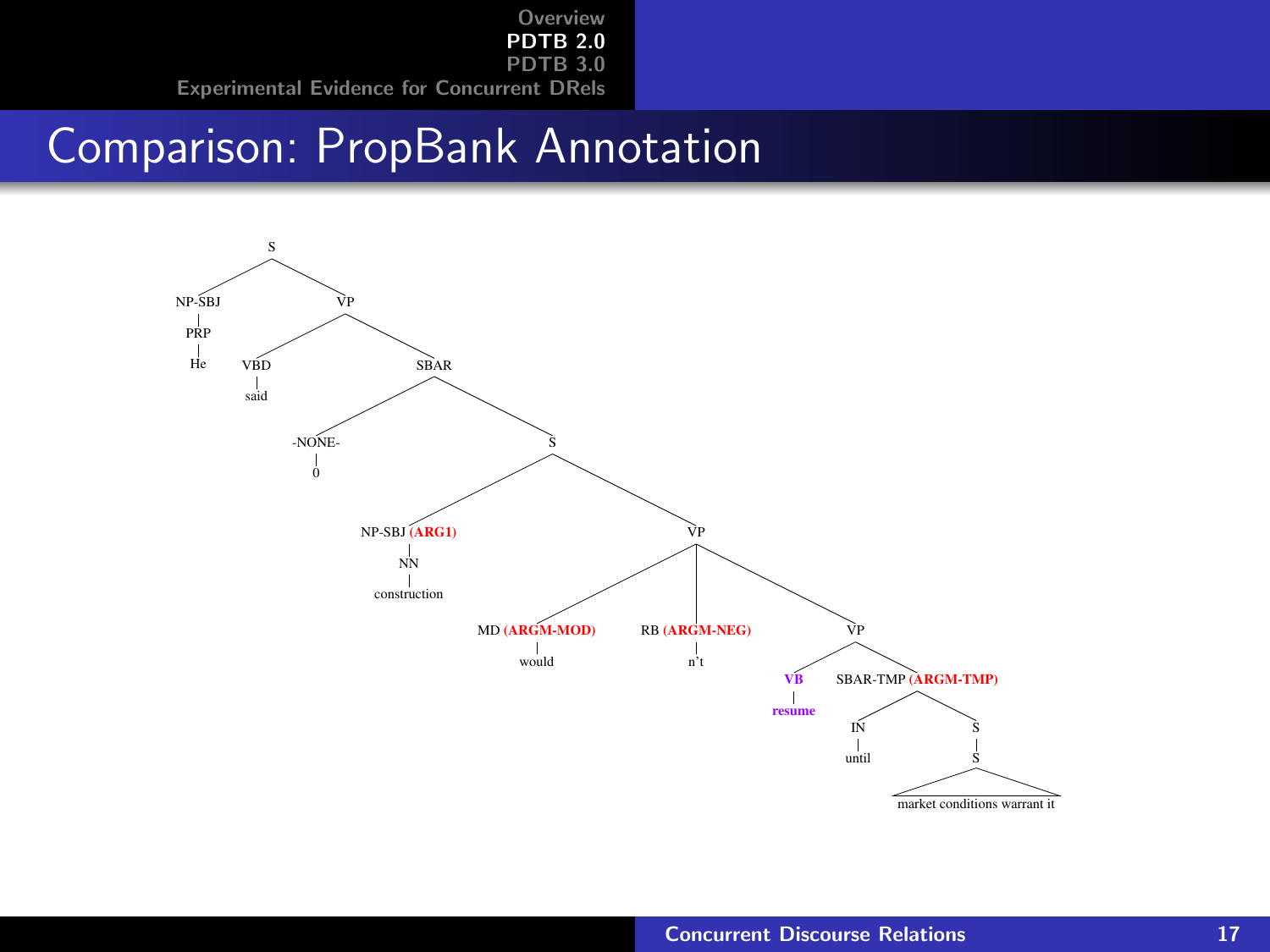### Comparison: PDTB 2.0 Annotation

(8) He said construction wouldn't resume until (Temporal.Asynchronous.Precedence) market conditions warrant it. [wsj\_0610]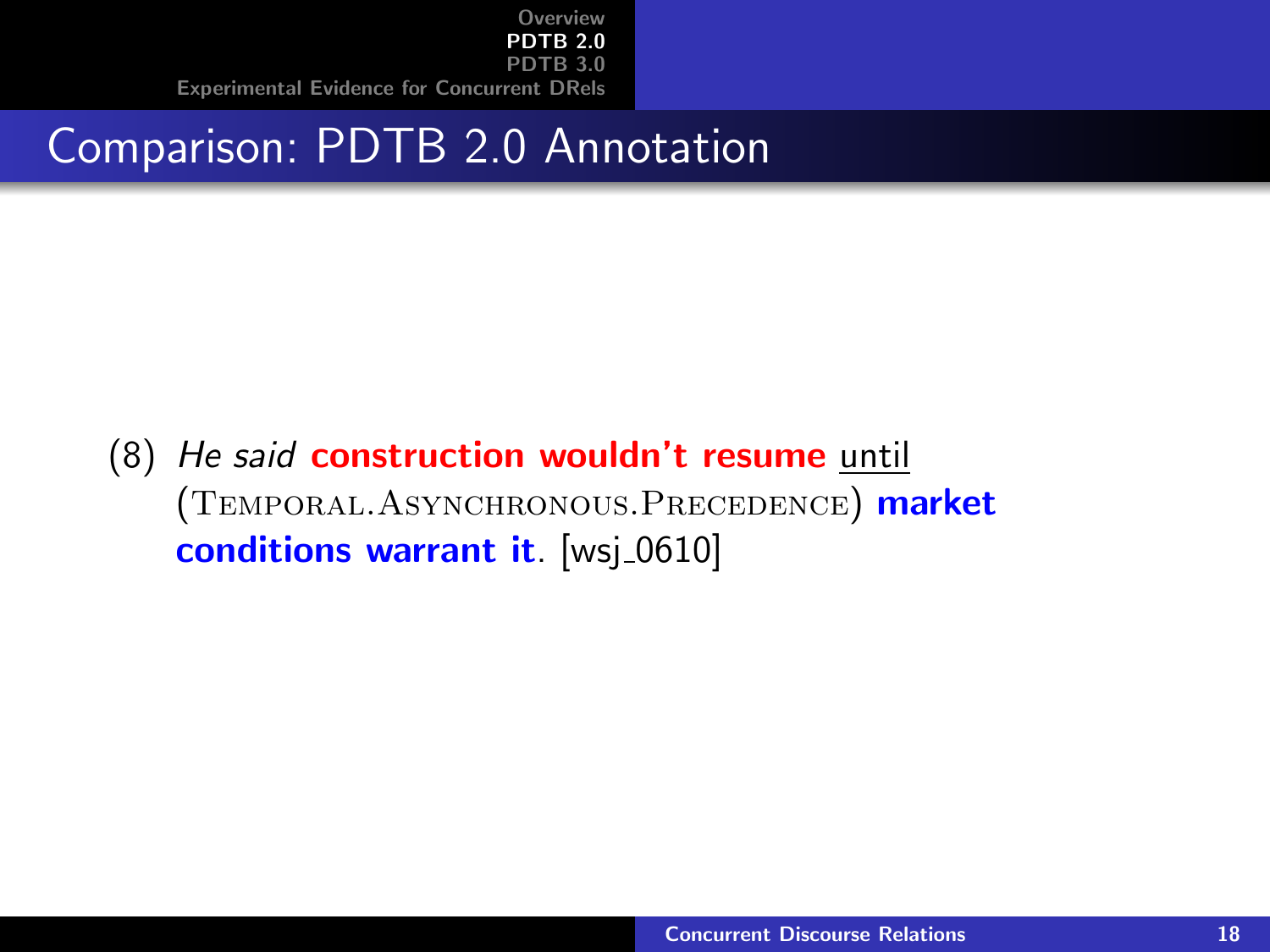# PDTB 2.0: Discourse connectives

Discourse connectives annotated as evidence for discourse relations in the PDTB 2.0 come from well-defined syntactic classes:

- Subordinating conjunctions: because, though, when, if, etc.
- **Coordinating conjunctions:** and, but, so, nor, or (and paired versions of the latter – either..or, neither..nor)
- Discourse Adverbials:
	- PPs: as a result, on the one hand, on the other hand, insofar as, in comparison, etc.
	- **Adverbs**: then, however, instead, likewise, subsequently etc.

The senses they are taken to signal are arranged in an **abstraction** hierarchy.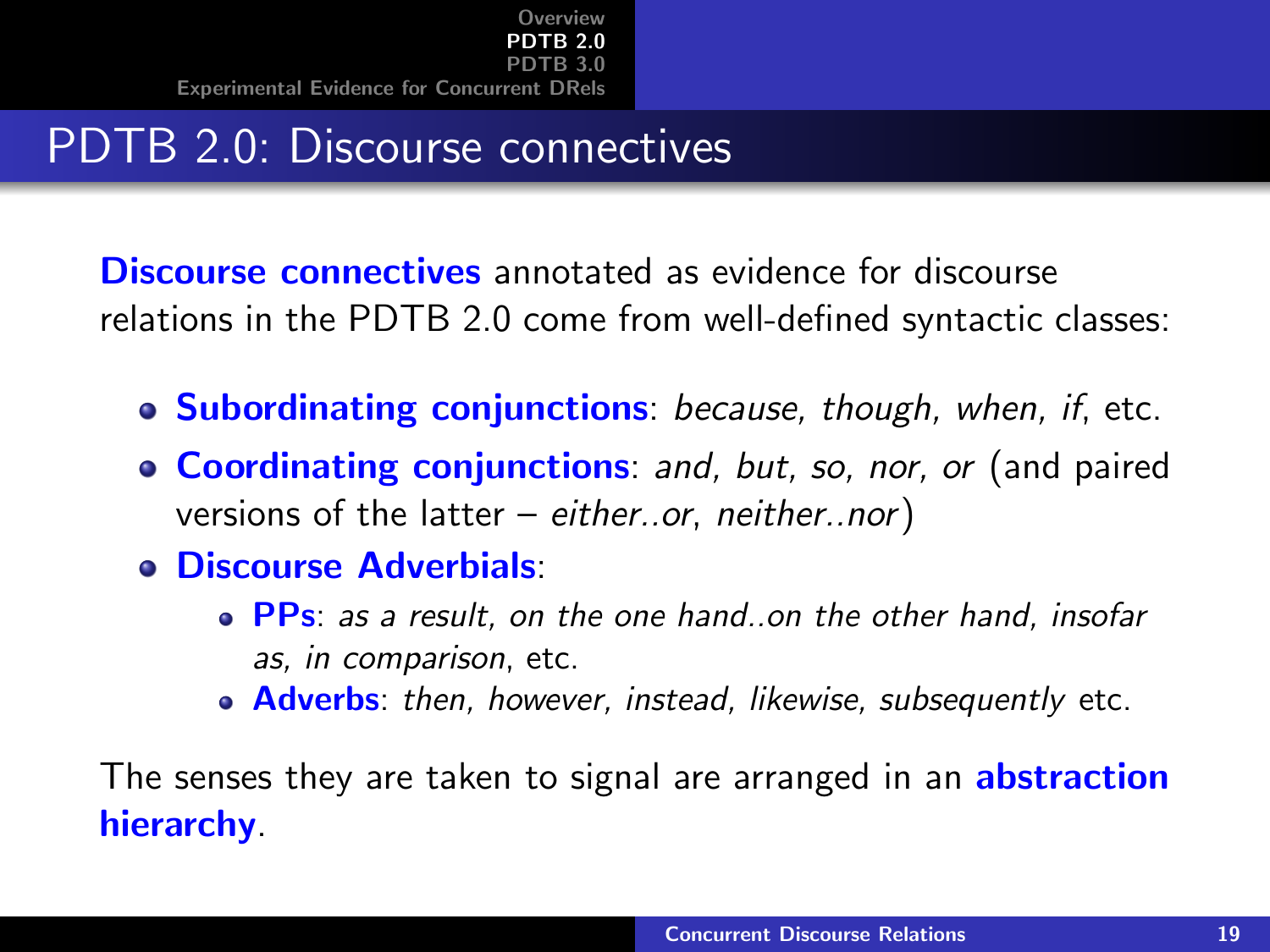### PDTB 2.0 Sense Hierarchy [Prasad et al, 2008]

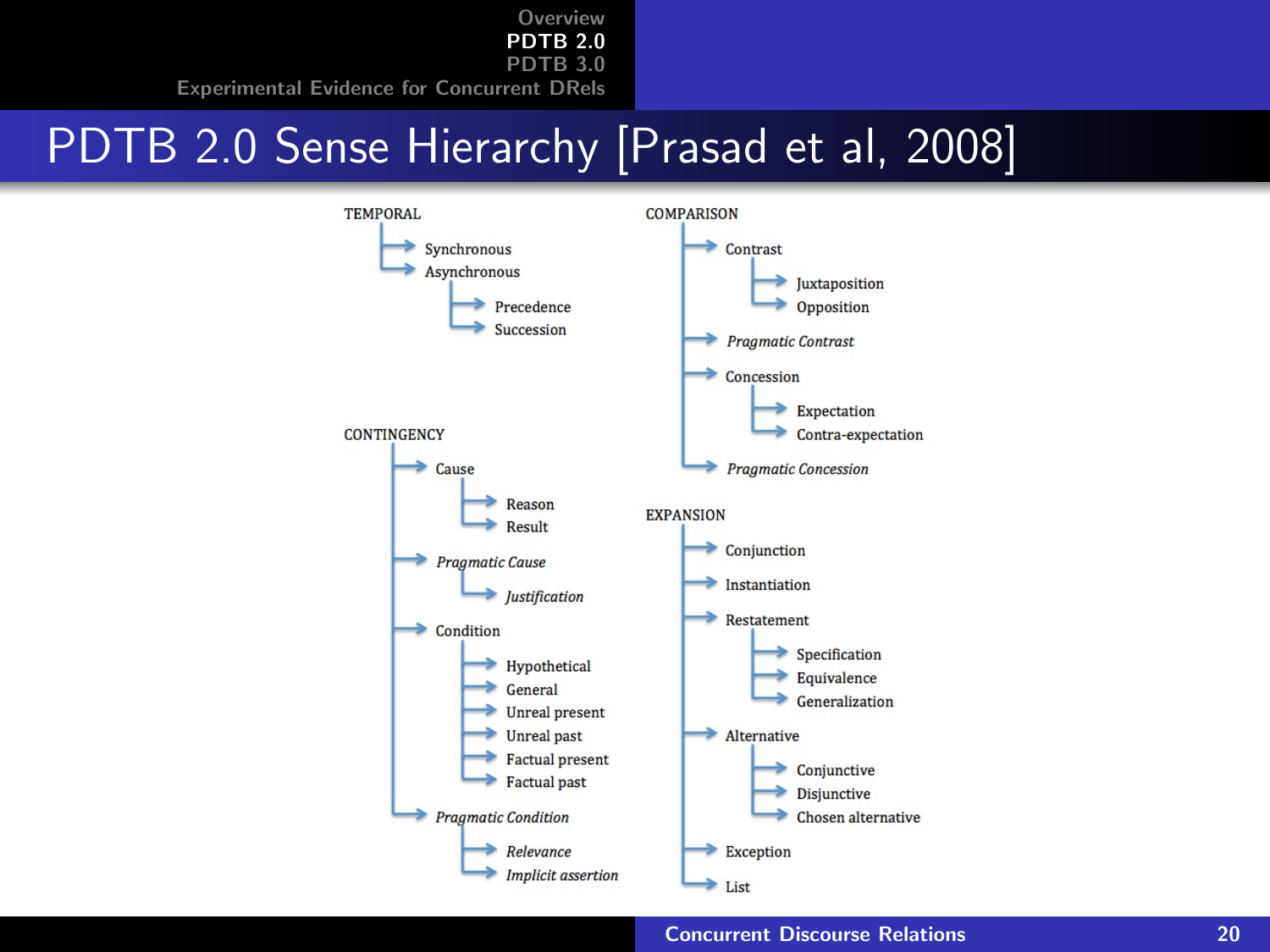# Signalling DRels: Adjacency

DRels that hold by virtue of **adjacency** are annotated by inserting one or more *implicit* connectives between the spans and labelling them with sense relations.

#### (9) Mr. Lane's final purpose isn't to glamorize the Artist's vagabond existence.

He has a point he wants to make, and he makes it, with a great deal of force. [wsj\_0039]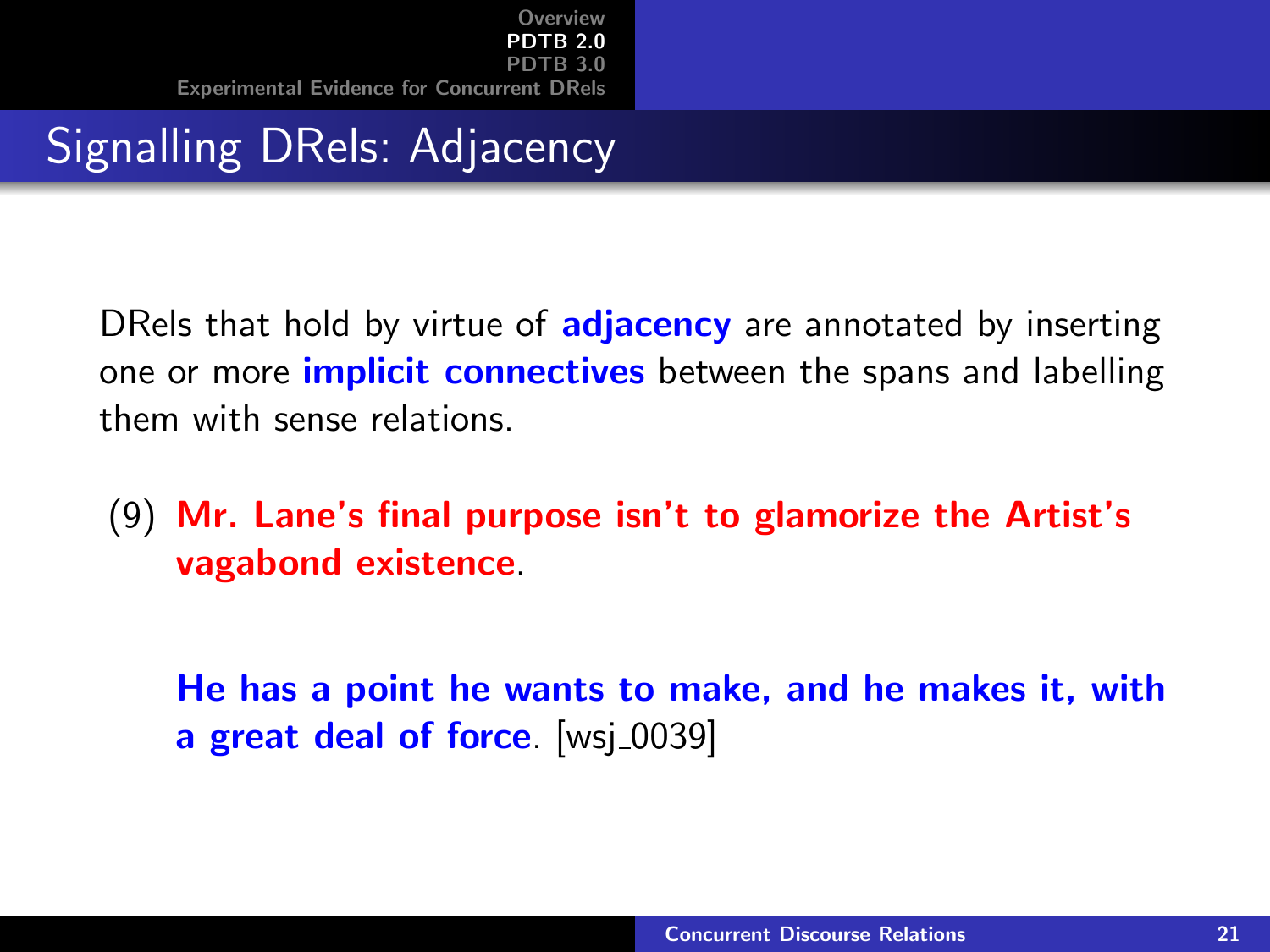# Signalling DRels: Adjacency

DRels that hold by virtue of **adjacency** are annotated by inserting one or more *implicit* connectives between the spans and labelling them with sense relations.

(10) Mr. Lane's final purpose isn't to glamorize the Artist's vagabond existence.

 $($ lmplicit=rather EXP.ALT.CHOSEN\_ALT $)$ 

He has a point he wants to make, and he makes it, with a great deal of force. [wsj\_0039]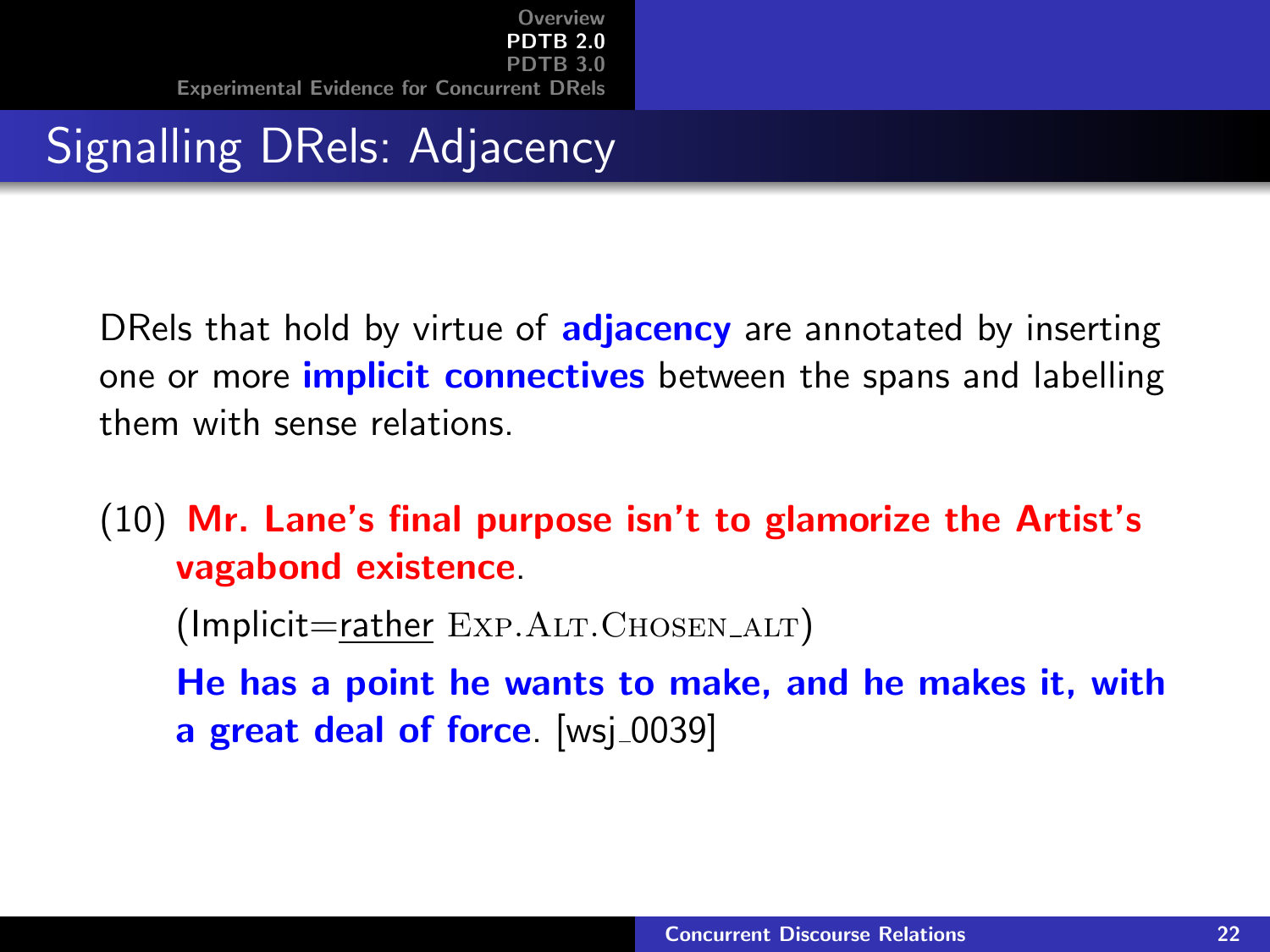#### Adjacency and Concurrent DRels

#### (11) This cannot be solved by provoking a further downturn; reducing the supply of goods does not solve inflation.

Our advice is this: Immediately return the government surpluses to the economy through incentive-maximizing tax cuts, and find some monetary policy target that balances both supply and demand for money (which neither aggregates nor interest rates can do). [wsj 0553]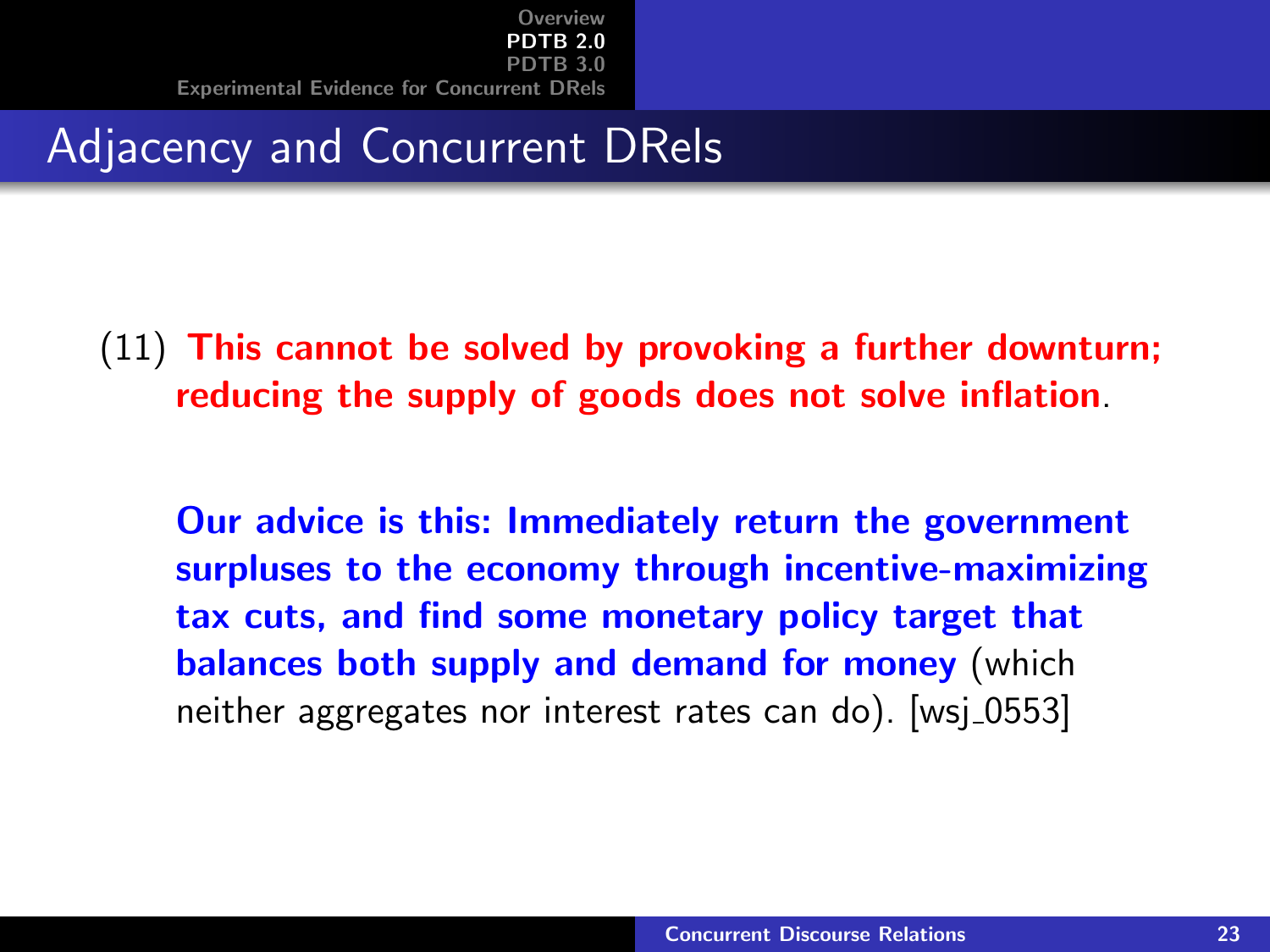# Adjacency and Concurrent DRels

(12) This cannot be solved by provoking a further downturn; reducing the supply of goods does not solve inflation.  $(Implicit = so$   $CONTINGENCY.CAUSE. RESULT, Implicit = instead$ EXP.ALT.CHOSEN\_ALT)

Our advice is this: Immediately return the government surpluses to the economy through incentive-maximizing tax cuts, and find some monetary policy target that balances both supply and demand for money (which neither aggregates nor interest rates can do). [wsj 0553]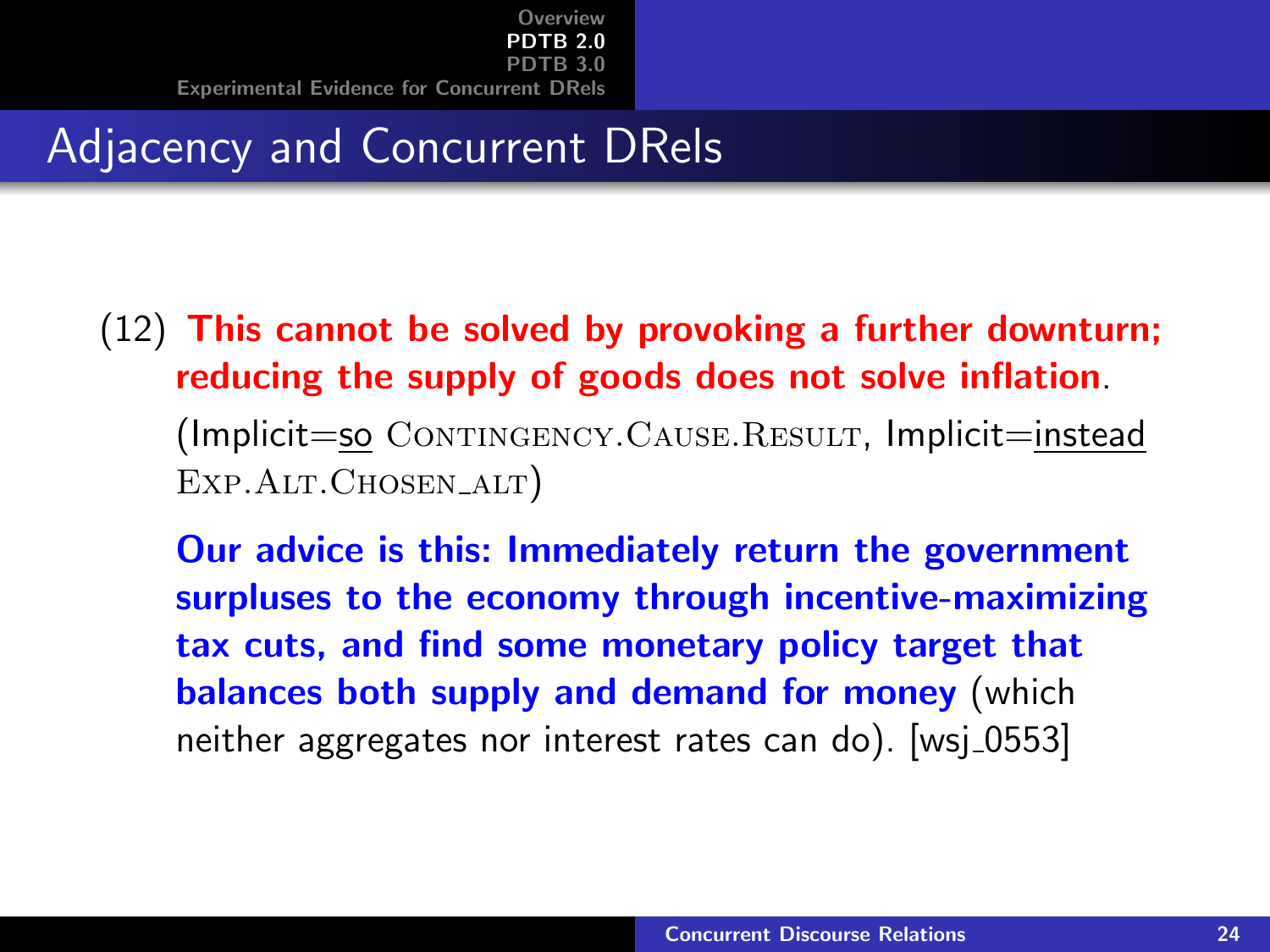# <span id="page-24-0"></span>Preview: From PDTB 2.0 to PDTB 3.0

In 2014, NSF granted new funding to deliver an enriched resource to the community by 2017:

- Sense hierarchy has been extended and simplified;
- Additional DRels are being annotated within sentences (between conjoined VPs, between conjoined clauses, between free adjunct and matrix clause, etc.);
- **Cross-paragraph relations are being annotated;**
- **Concurrent DRels** will annotated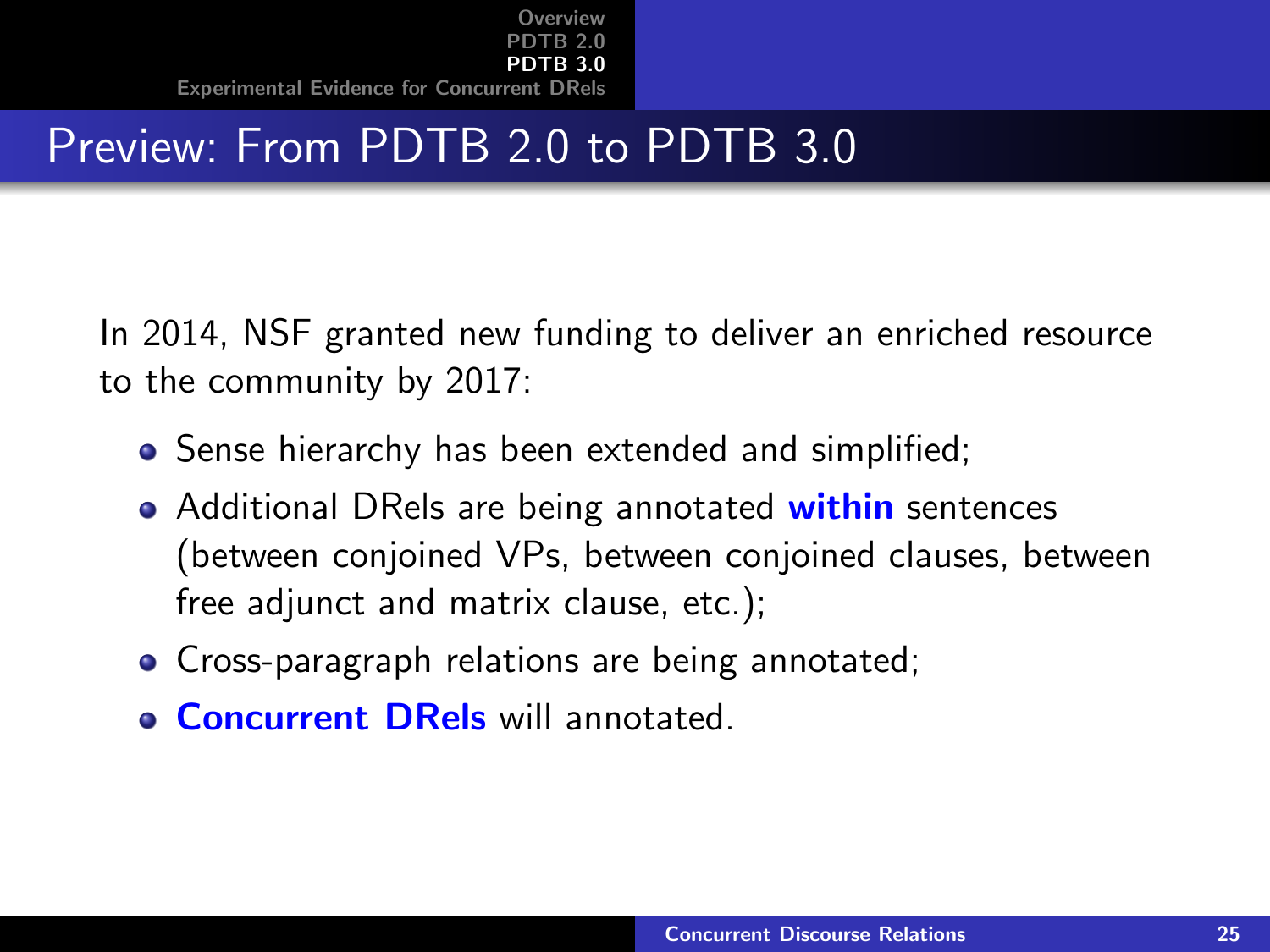# Annotating Concurrent DRels

How can we annotate **concurrent DRels** both efficiently and consistently?

Only by first understanding:

- Which DAdvs can co-occur with explicit conjunctions to convey concurrent DRels: Not all may do so.
- Which conjunctions they co-occur with: Certain DAdvs may only co-occur with certain conjunctions.
- When a DAdv occurs alone, whether the inferred conjunction conveys a distinct DRel. Even if a DAdv can co-occur with different explicit conjunctions, when alone, the same one may always be inferred.

To get as much information on these questions as possible, we are crowd-sourcing data via Amazon's Mechanical Turk (AMT).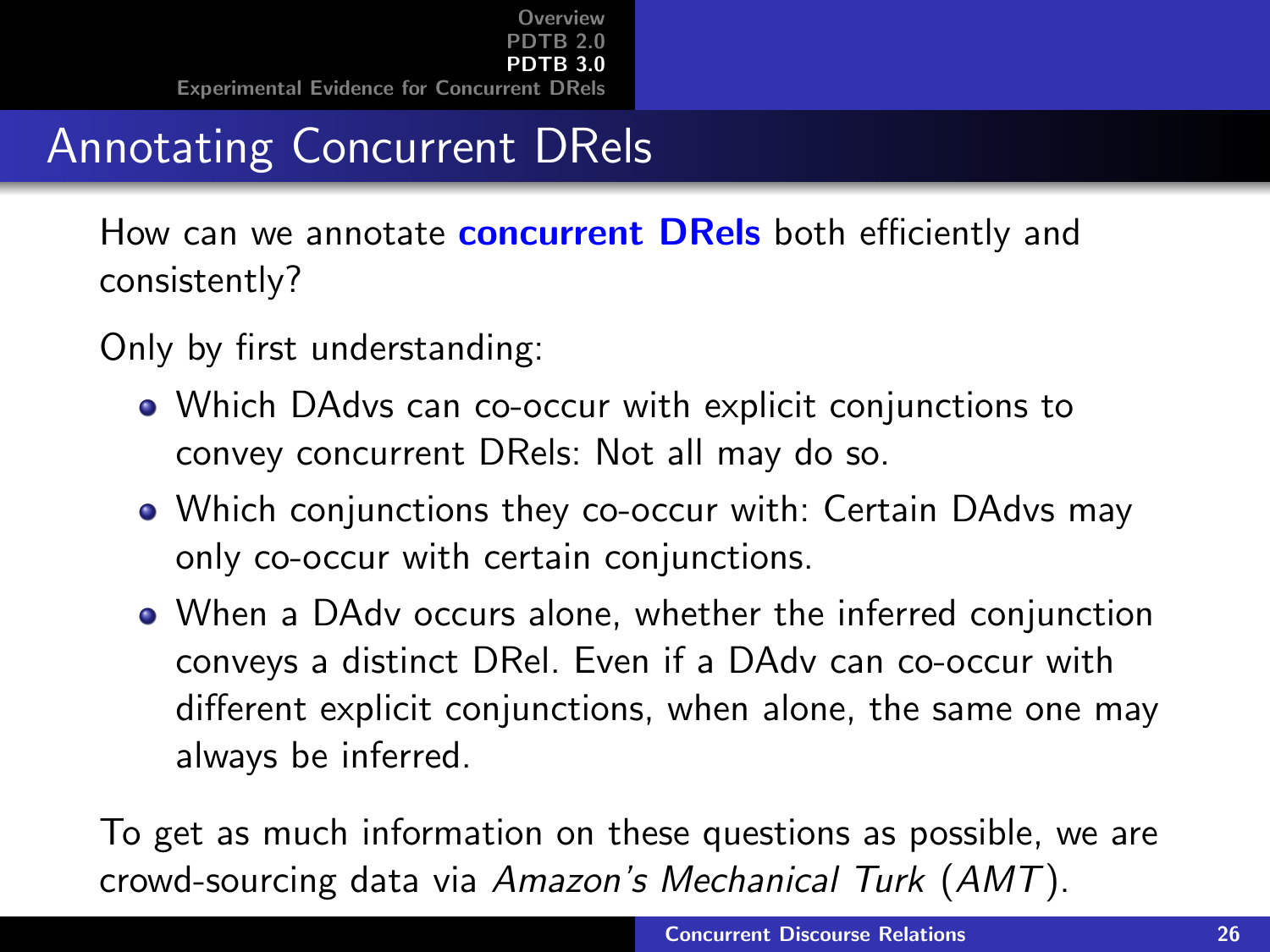# <span id="page-26-0"></span>Conjunctions as a proxy for sense relations

Rather than ask naive subjects what DRel they take to hold, they are asked what, if any, conjunction could be inserted to convey how the two Cs/Ss were related.

Justified in terms of their sense frequency in the PDTB 2.0.

| Conjunction | No. tokens | Sense label        | Overall % |
|-------------|------------|--------------------|-----------|
| and         | 3000       | CONJUNCTION        | 91.0%     |
| because     | 858        | <b>REASON</b>      | 99.5%     |
| before      | 326        | PRECEDENCE         | 99.0%     |
| but         | 3308       | <b>COMPARISON</b>  | 90.7%     |
| or          | 98         | <b>ALTERNATIVE</b> | 85.7%     |
| <b>SO</b>   | 263        | RESULT             | 99.6%     |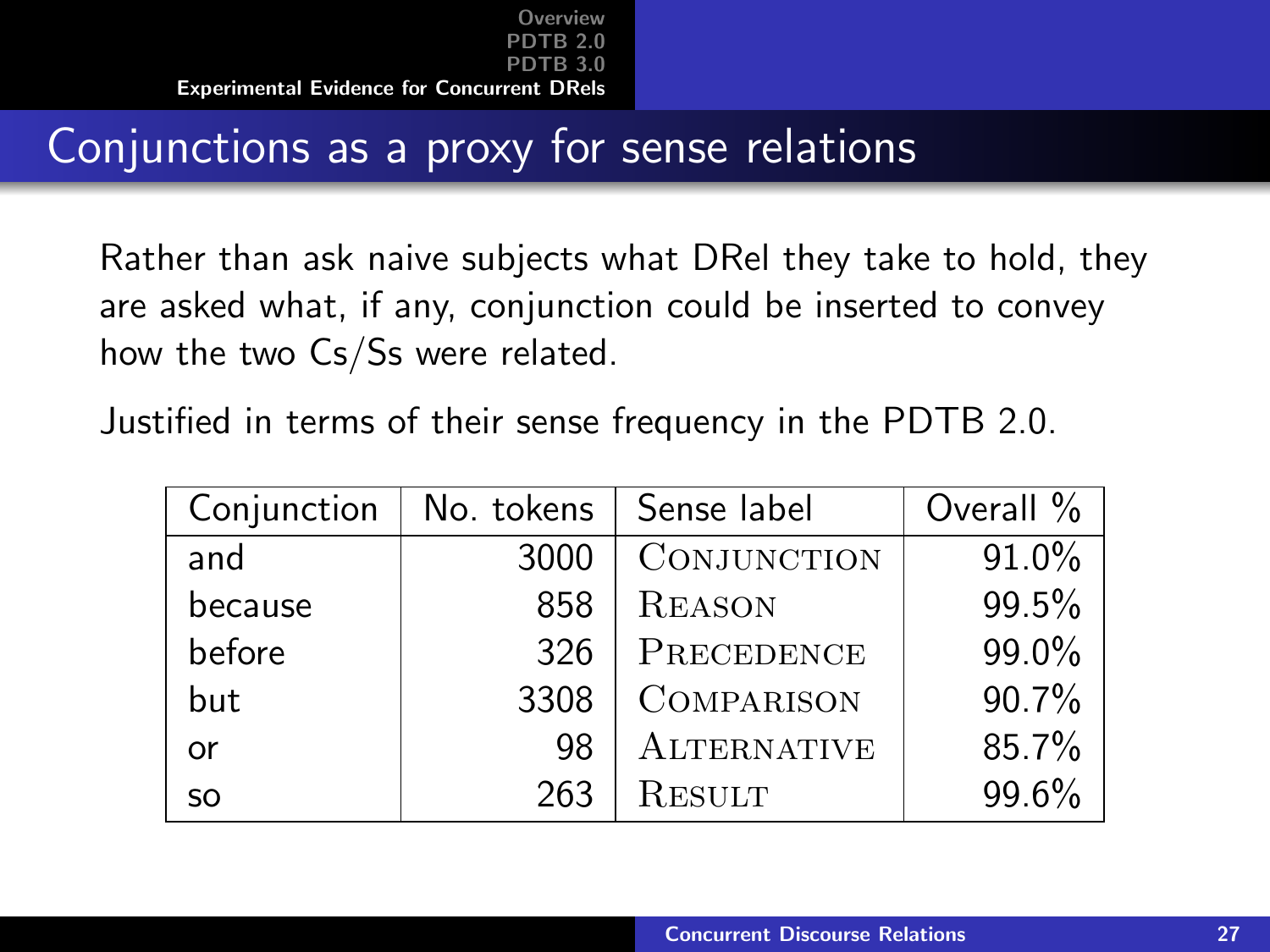# Experimental Evidence for Concurrent DRels

- Given an explicit DAdv, what DRel(s) do naive subjects take to be operative (based on their choice of conjunction)?
- Can these DRel(s) be predicted on the basis of the explicit DAdv alone?
- Can one get useful data on this via crowd-sourcing?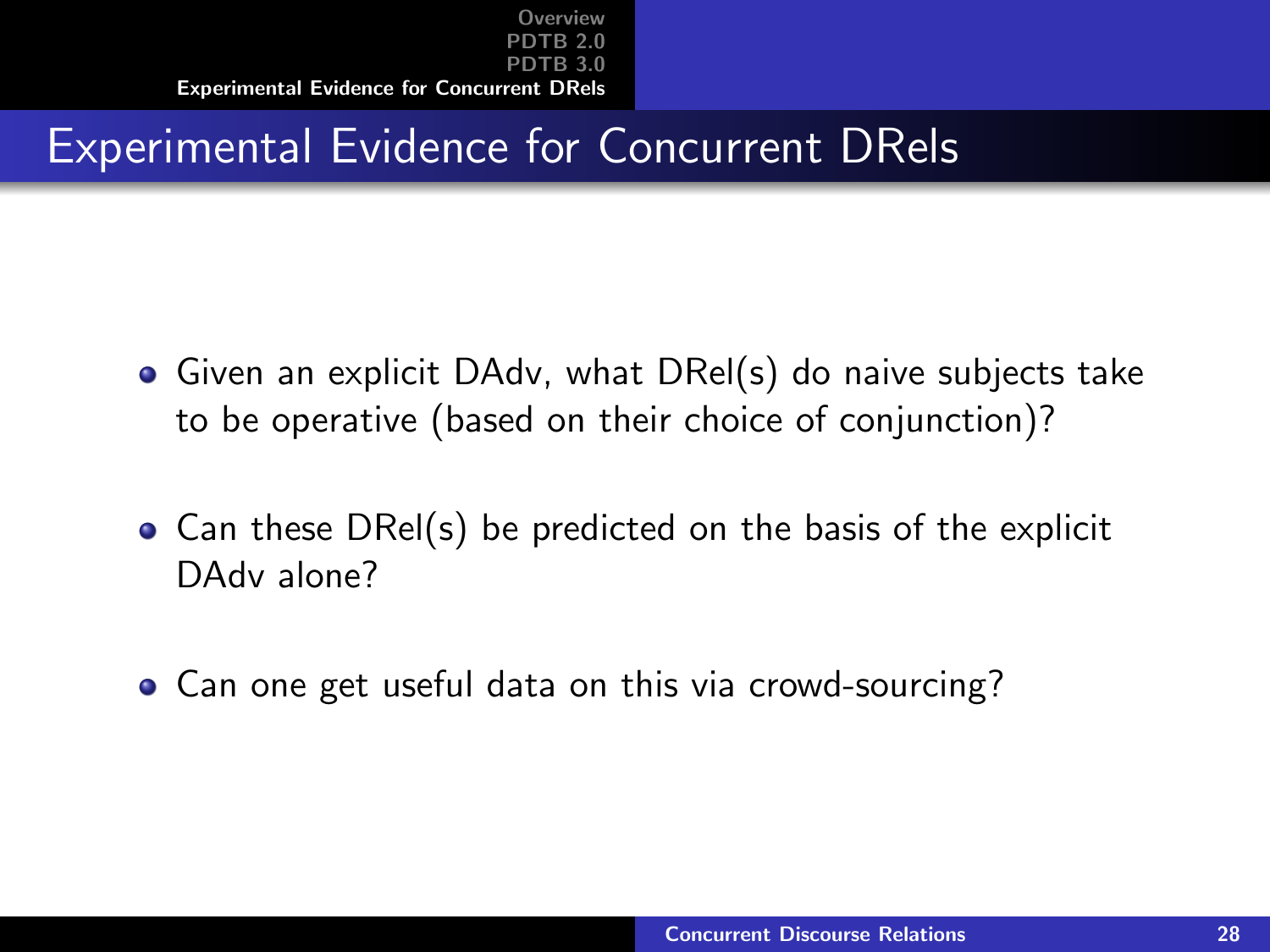# Priors: Google N-grams



Figure:  $\langle CONJ \rangle$  for example[,] Figure:  $\langle CONJ \rangle$  after all[,]

DAdvs show different patterns of occurrence vis-a-vis conjunctions.  $\Rightarrow$  Maybe we will see different patterns vis-a-vis what is inferred.

**[Concurrent Discourse Relations](#page-0-0)** 29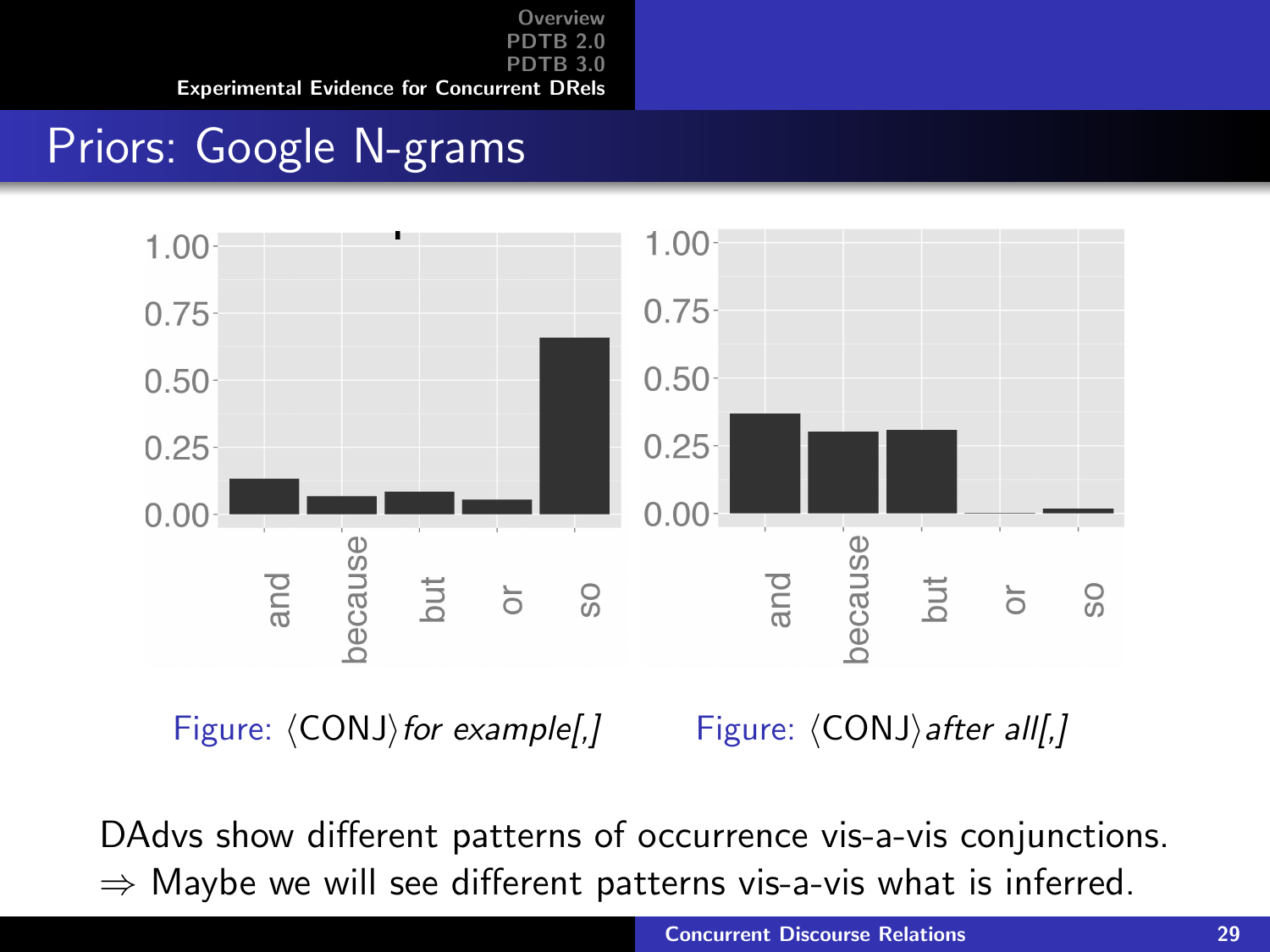# mTurk Experiments: Four sets of trials

- Phase 1: 50 passages involving 4 DAdvs (11-12 passages per DAdv, plus 4 catch trials) were used to enrol mTurkers and get initial data using the method we developed.
- Phase 2: Responses were gathered to ∼1000 passages involving 20 Dadvs (∼50 passages per DAdv) from 28 mTurkers identified in Phase 1.
- Phase 3: Responses to ∼1500 passages involving 30 Dadvs (∼50 passages per DAdv) to be gathered from (ideally) the same mTurkers used in Phases 1 and 2.
- Phase 4: Complementary set of trials targeting inferences about implicit DAdvs, rather than inferences about implicit conjunctions.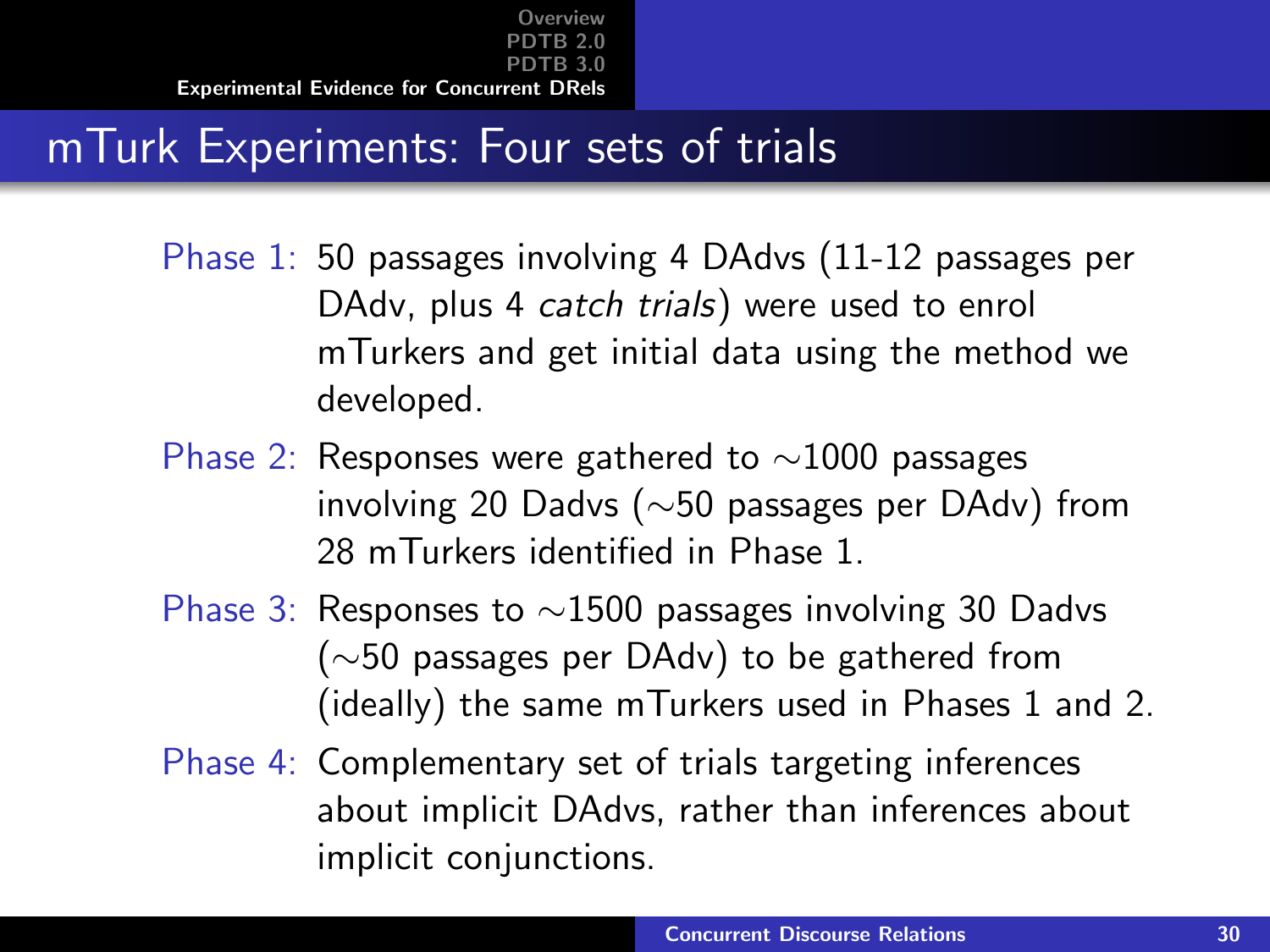### Phase 1: Explicit/implicit passages per adverbial

|            | explicit | implicit |
|------------|----------|----------|
| after all  | h        | h        |
| in fact    |          |          |
| in general |          | 5        |
| instead    | 6        | 5        |
| Total      | 26       | ንበ       |

**Explicit**: Conjunction used by the author (and, because, but, or, so) removed from the passage (26 passages).

**Implicit**: Author didn't use a conjunction (20 passages)

**Catch Trials:** Common phrase whose conjunction was removed (4)  $passages) - e.g., "Close \nightharpoonup no cigar"$ (and, because, but, or, so, Other, None)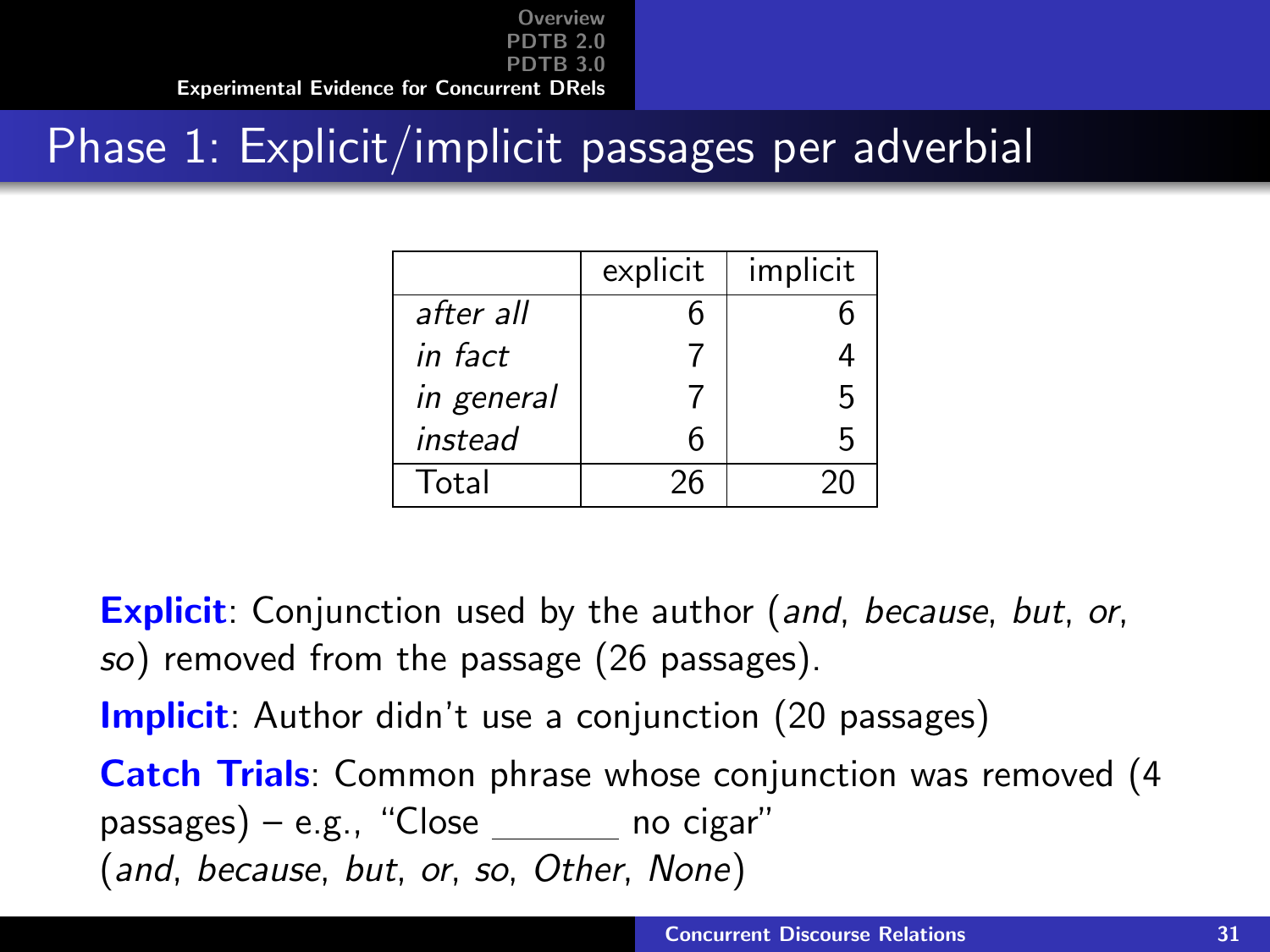# Phase 1: Participants

- Recruited 70 participants with U.S. addresses through  $AMT$ : Equal number of men and women.
- Each annotated 50 passages: 46 containing one of the four adverbials (after all, in fact, in general, instead), plus four catch trials.
- Removed only those participants who worked very quickly or frequently disagreed with choices made by 80% of participants.
- Analysis based on remaining 58 judgments/passage, so 58\*46  $= 2668$  judgements.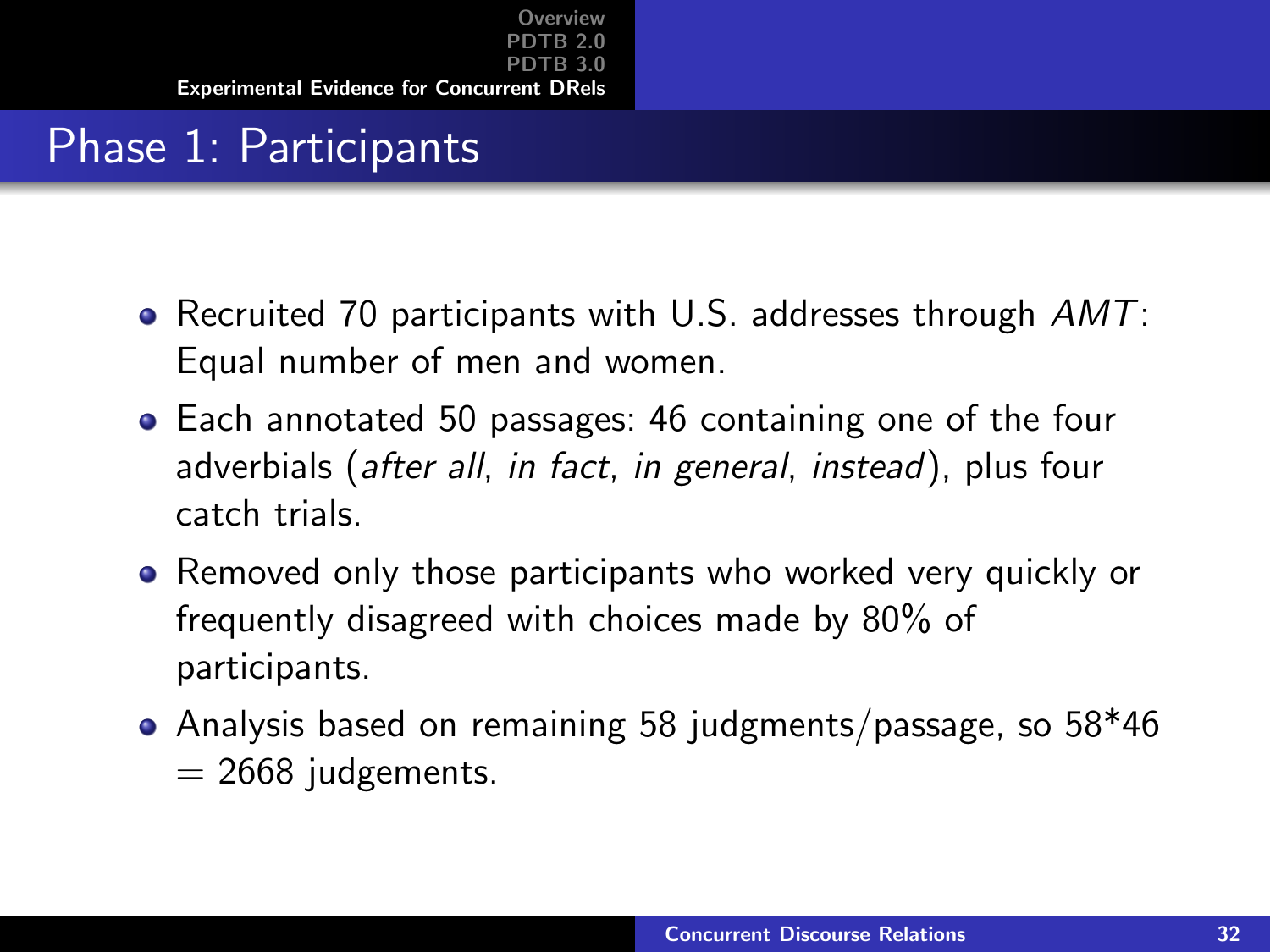#### Interface: Presenting Stimuli

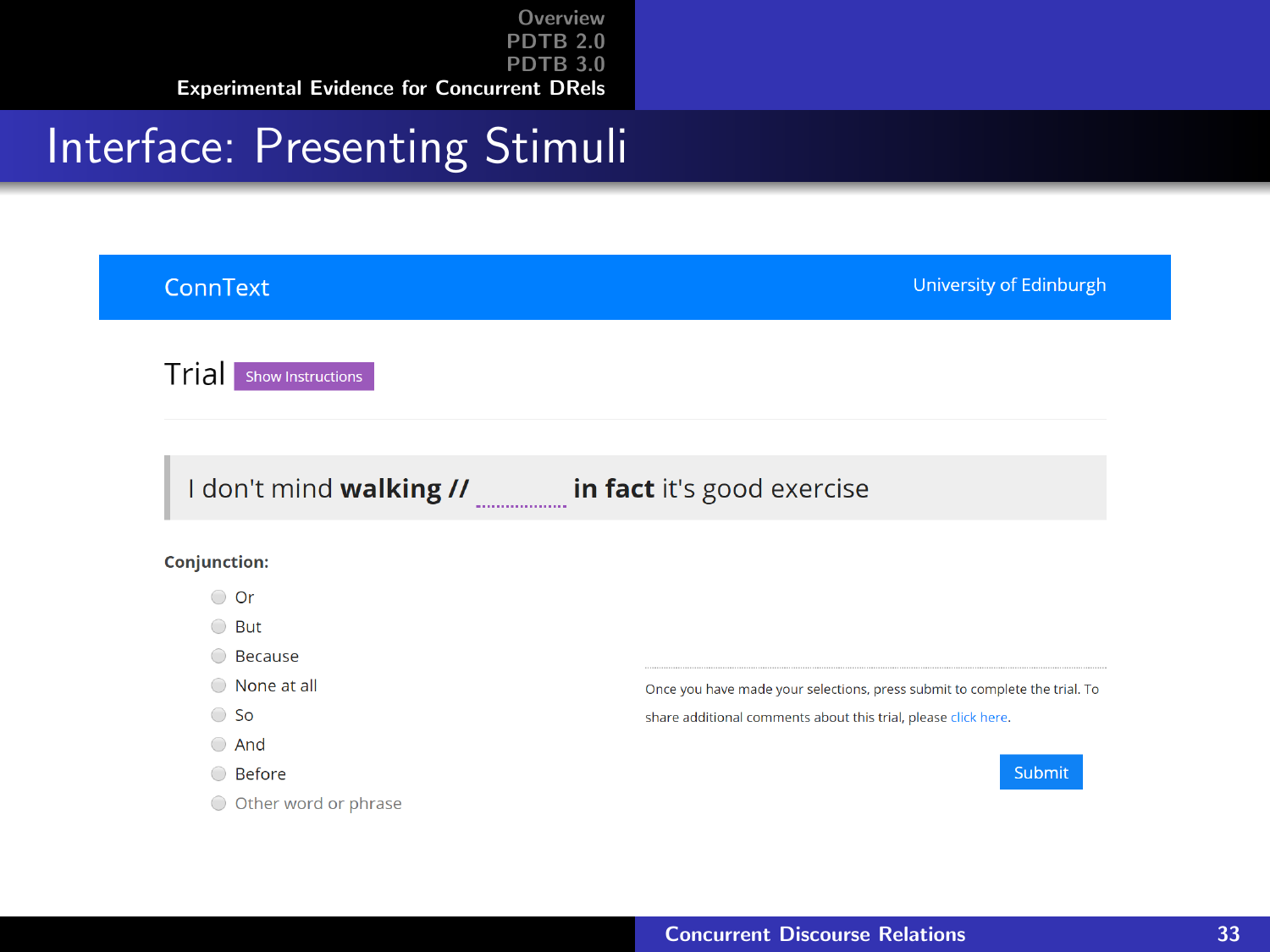[Overview](#page-2-0) [PDTB 2.0](#page-10-0) **R**<sub>3</sub>0 [Experimental Evidence for Concurrent DRels](#page-26-0)

### Interface: Confirming Choices

#### ConnText

University of Edinburgh

Trial show Instructions

Their mother has lived in the United States longer than she lived in the Philippines. Her brother, who lives in Manila, scolds her: "We all thought you would become a nun // but instead you became an American!

| <b>Conjunction:</b>  | Does 'but' sound okay?                                                     |
|----------------------|----------------------------------------------------------------------------|
| Or<br>⊜              | I could say it this way<br>$\bigcirc$                                      |
| $\bullet$ But        | t sounds strange here                                                      |
| <b>Because</b>       |                                                                            |
| None at all<br>⋒     | Once you have made your selections, press submit to complete the trial. To |
| <b>So</b><br>≘       | share additional comments about this trial, please click here.             |
| And<br>⋒             |                                                                            |
| <b>Before</b>        | <b>Submit</b>                                                              |
| Other word or phrase |                                                                            |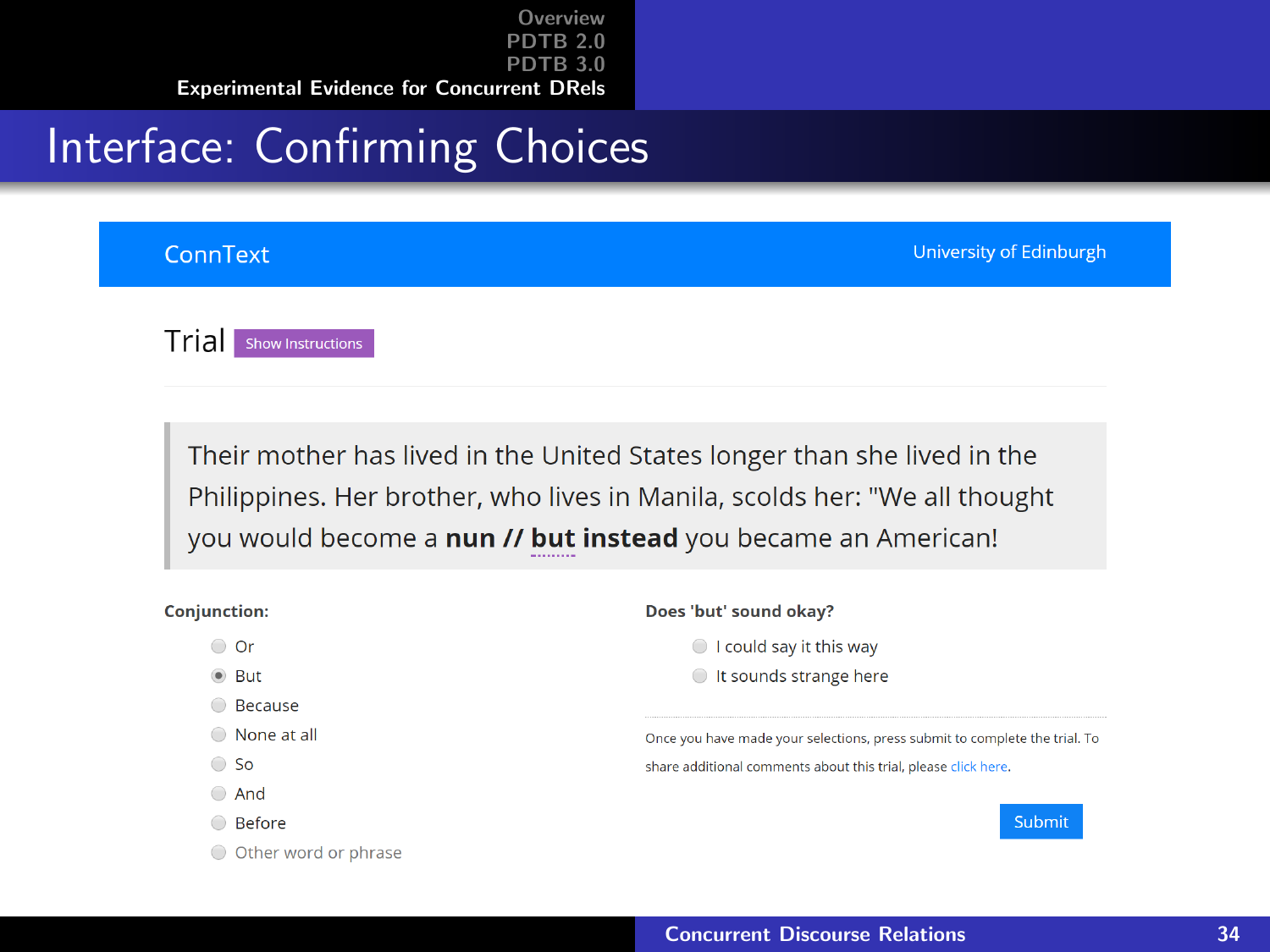#### Phase 1: Judgments on Explicit Passages

| Author Conj    | <b>AND</b> | <b>BECAUSE</b> | <b>BUT</b> | <b>OR</b>      | S <sub>O</sub> |
|----------------|------------|----------------|------------|----------------|----------------|
| mTurker Conj   |            |                |            |                |                |
| And            | 189        | 14             | 81         | 5              | 33             |
| <b>Because</b> | 60         | 105            | 60         | 2              | 9              |
| But            | 68         | 48             | 497        |                | 9              |
| 0r             | 2          | 0              | 2          | 35             | N              |
| So             | 125        | 1              | 25         | $\overline{2}$ | 56             |
| Other          | 3          | 1              | 8          | 2              |                |
| None           | 17         | 4              | 23         | 5              | 9              |

 $\Rightarrow$  Participants and authors often agree on conjunction, but not always: Differences are also of interest.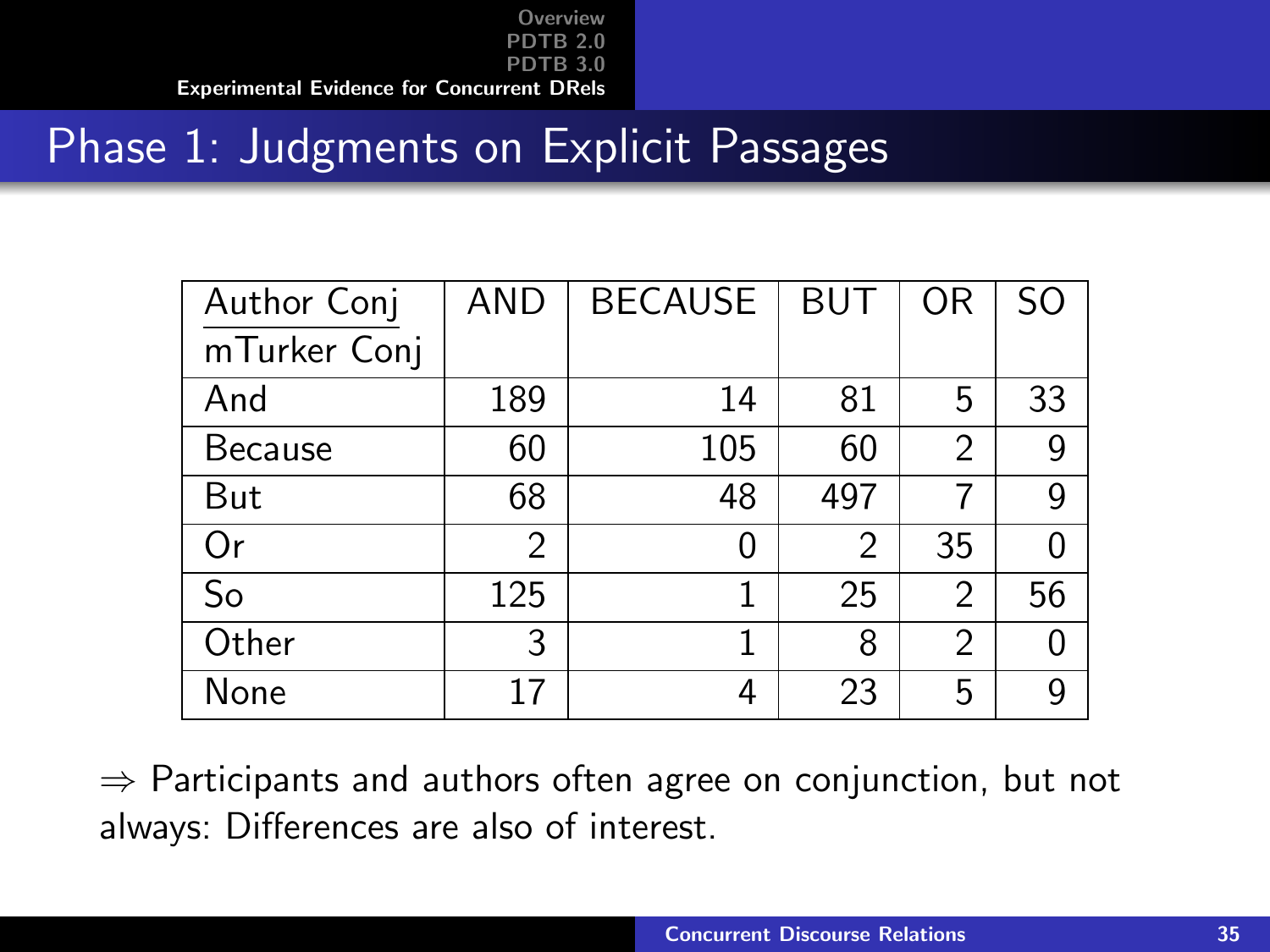### Phase 1: Judgments on Implicit Passages

| DAdv         | after all | in fact | in general | instead |
|--------------|-----------|---------|------------|---------|
| mTurker Conj |           |         |            |         |
| And          | 50        | 87      | 118        | 20      |
| Because      | 245       | 35      | 86         | 38      |
| But          | 16        | 83      | 50         | 103     |
| 0r           | 1         |         |            |         |
| So           | 4         | 3       | 21         | 119     |
| Other        | 5         | 3       | 2          |         |
| None         | 26        | 20      | 13         |         |

 $\Rightarrow$  With *after all*, mTurkers favor "Because". With other adverbials, the responses are more varied.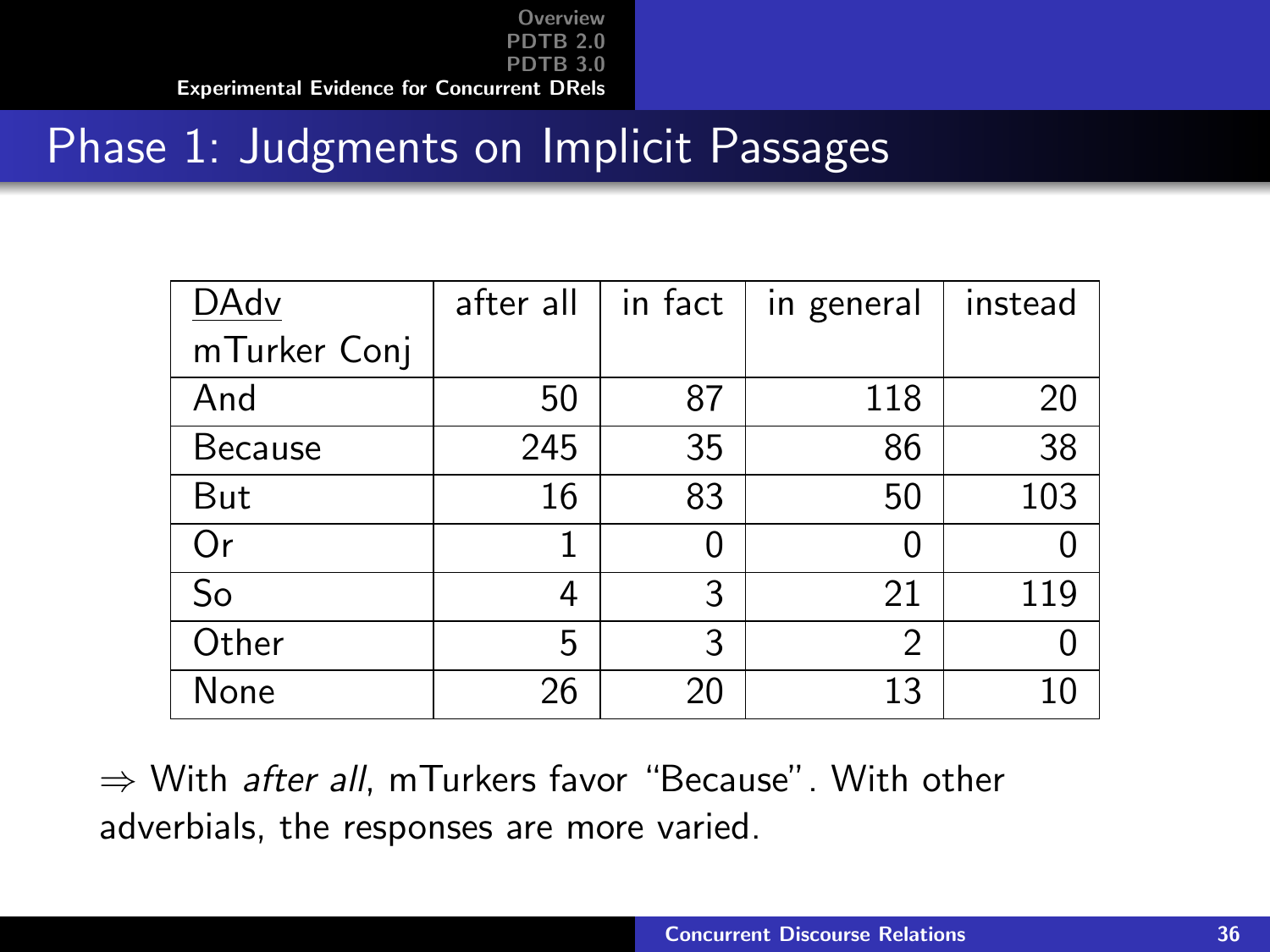#### Phase 1: Judgments on Explicit Passages (6) with *Instead*

| Author Conj    | AND $(2)$ | BUT(4)        | Total         |
|----------------|-----------|---------------|---------------|
| mTurker Conj   |           |               |               |
| And            | 16        |               | 17            |
| <b>Because</b> |           |               |               |
| But            | 6         | 210           | 216           |
| Or             |           | $\mathcal{P}$ | $\mathcal{P}$ |
| So             | 92        | 17            | 109           |
| Other          |           |               |               |
| None           | 2         |               |               |

Author-selected AND got "So" and "But" responses.

 $\Rightarrow$  mTurkers asked to choose a conjunction that conveys the sense they infer seem to select one that is more specific than "And" [Knott & Mellish, 1996].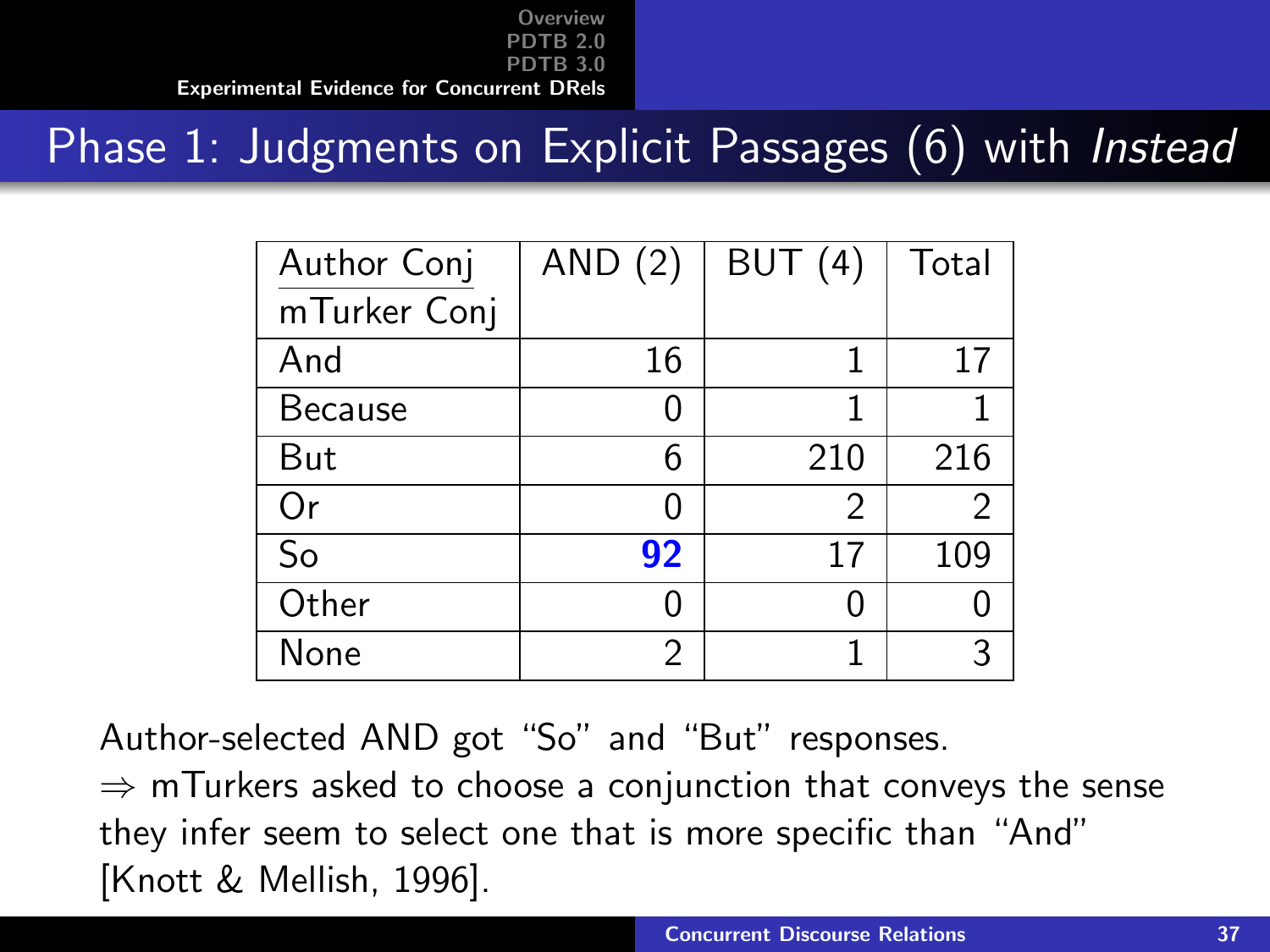# Phase 1: Judgments on Explicit Passages with After all

| Author Conj    | AND $(1)$ | BECAUSE (1) | BUT(4) | Total |
|----------------|-----------|-------------|--------|-------|
| mTurker Conj   |           |             |        |       |
| And            | 18        | 6           | 30     | 54    |
| <b>Because</b> | g         | 51          | 51     | 111   |
| But            | 25        | 0           | 128    | 153   |
| Or             | 0         | 0           |        |       |
| So             |           | 0           | 3      | 3     |
| Other          |           |             | 3      | 4     |
| None           | 5         |             | 17     | 23    |

 $\Rightarrow$  mTurkers frequently chose "Because" no matter what conjunction the author selected.

 $\Rightarrow$  "Because" shares no senses with BUT or AND. What's up?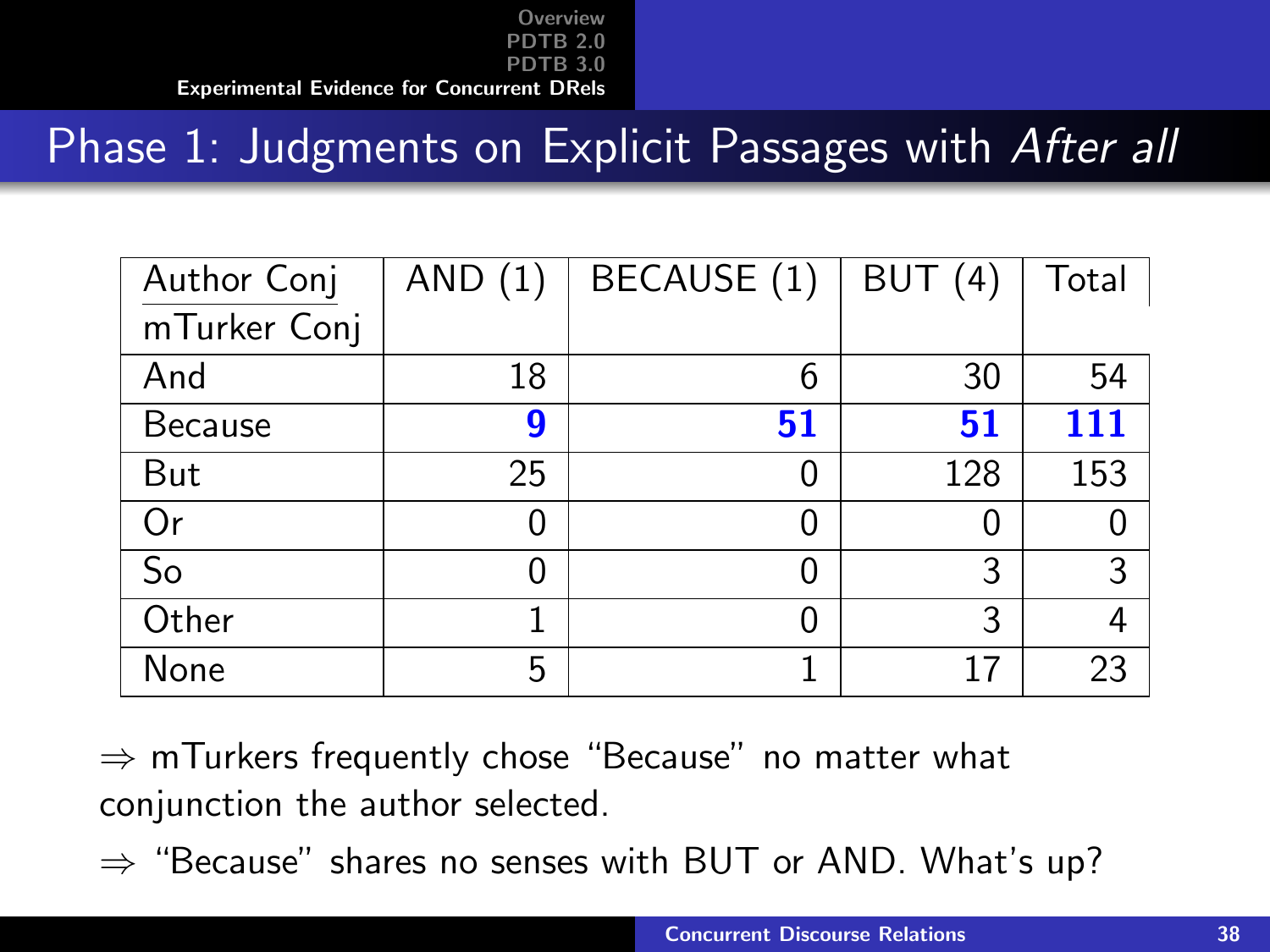# Phase 1: Judgments on Explicit Passages with After all

- (13) It has never worked before  $/$  \_\_\_\_ after all, nothing ever works until it works.
	- And Because But Or So [Other] None
- (14) Yes, I suppose there's a certain element of danger in it that you can't get around  $/$  after all, there's a certain amount of danger in living, whatever you do.
	- And Because But Or So [Other] None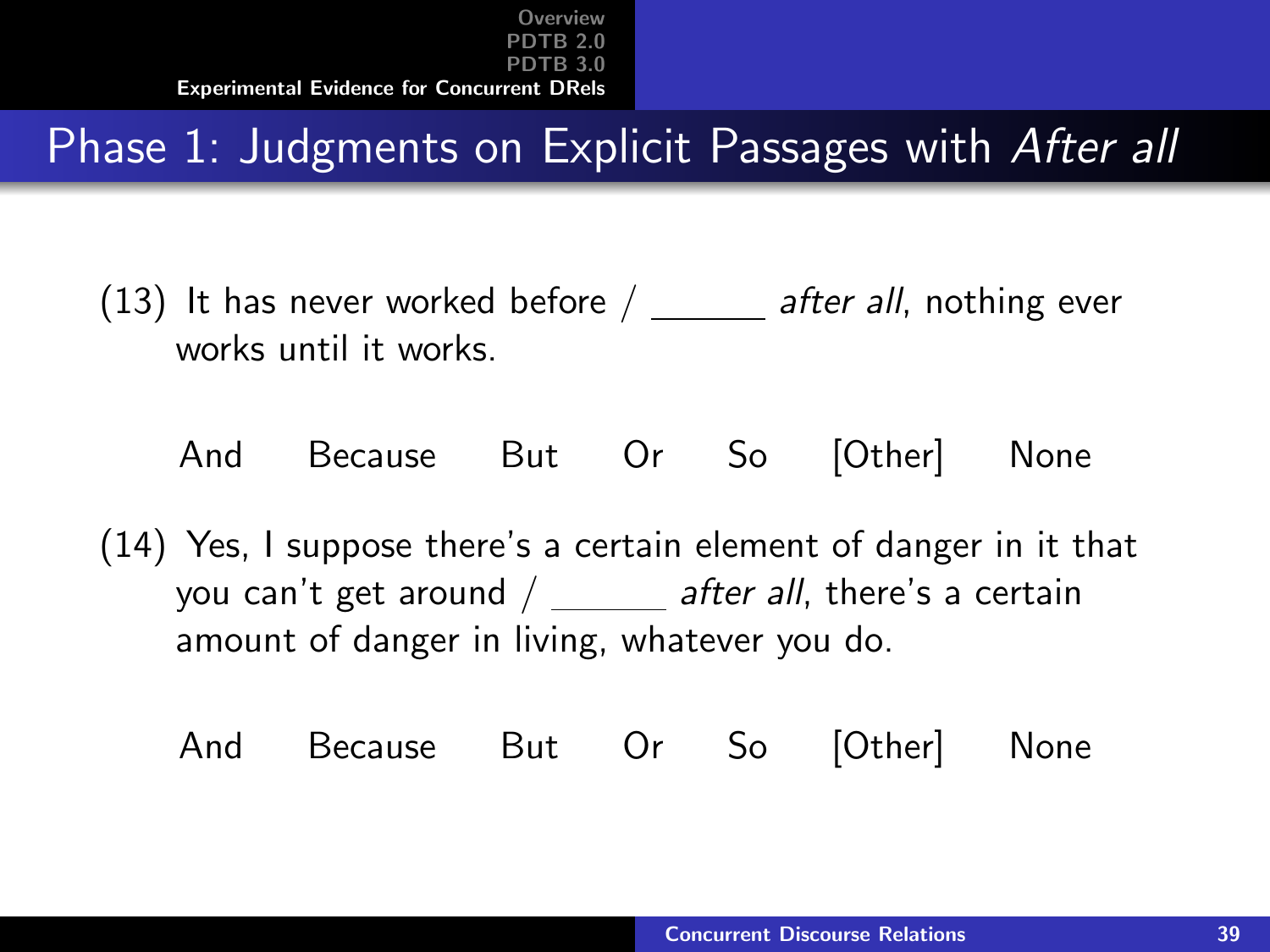# Phase 1: Judgments on Explicit Passages with After all

- (15) It has never worked before  $/$  \_\_\_\_ after all, nothing ever works until it works.
	- Author: "But"
	- mTurkers: 21/58 "Because"
- (16) Yes, I suppose there's a certain element of danger in it that you can't get around  $/$  \_\_\_\_\_ after all, there's a certain amount of danger in living, whatever you do.
	- Author: "But"
	- mTurkers: 22/58 "Because"

 $\Rightarrow$  Maybe some EXPLANATIONS surprise one by CONTRAST with what one might expect.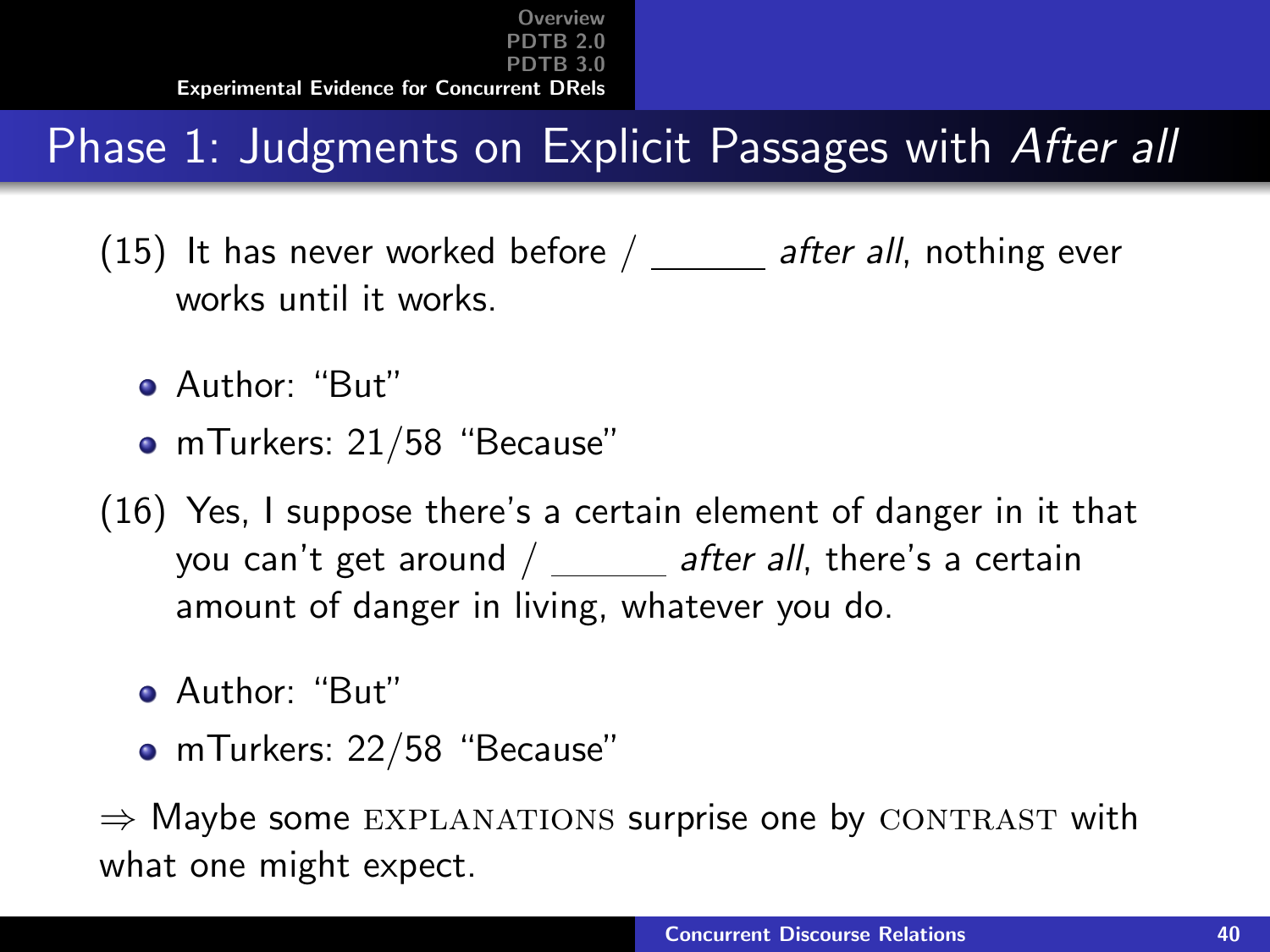# Phase 1: Judgments on Explicit Passages with *in fact*

| Author Conj              | AND(1) | BECAUSE (2) | <b>BUT</b> (2) | OR $(1)$ | SO(1) |
|--------------------------|--------|-------------|----------------|----------|-------|
| mTurker Conj             |        |             |                |          |       |
| And                      | 53     | 8           | 27             | 5        | 29    |
| Because                  |        | 54          | 4              | ⌒        |       |
| But                      |        | 48          | 74             |          | 6     |
| <b>Or</b>                | 0      | 0           |                | 35       |       |
| $\overline{\mathsf{So}}$ | O      |             | 4              | ⌒        | 15    |
| Other                    | O      |             | 5              | ⌒        |       |
| None                     | 3      | 3           | 2              | 5        |       |

 $\Rightarrow$  Contrary to choosing "Because" for author BUT with *after all*, mTurkers sometimes chose "But" for author BECAUSE. Again, what's up?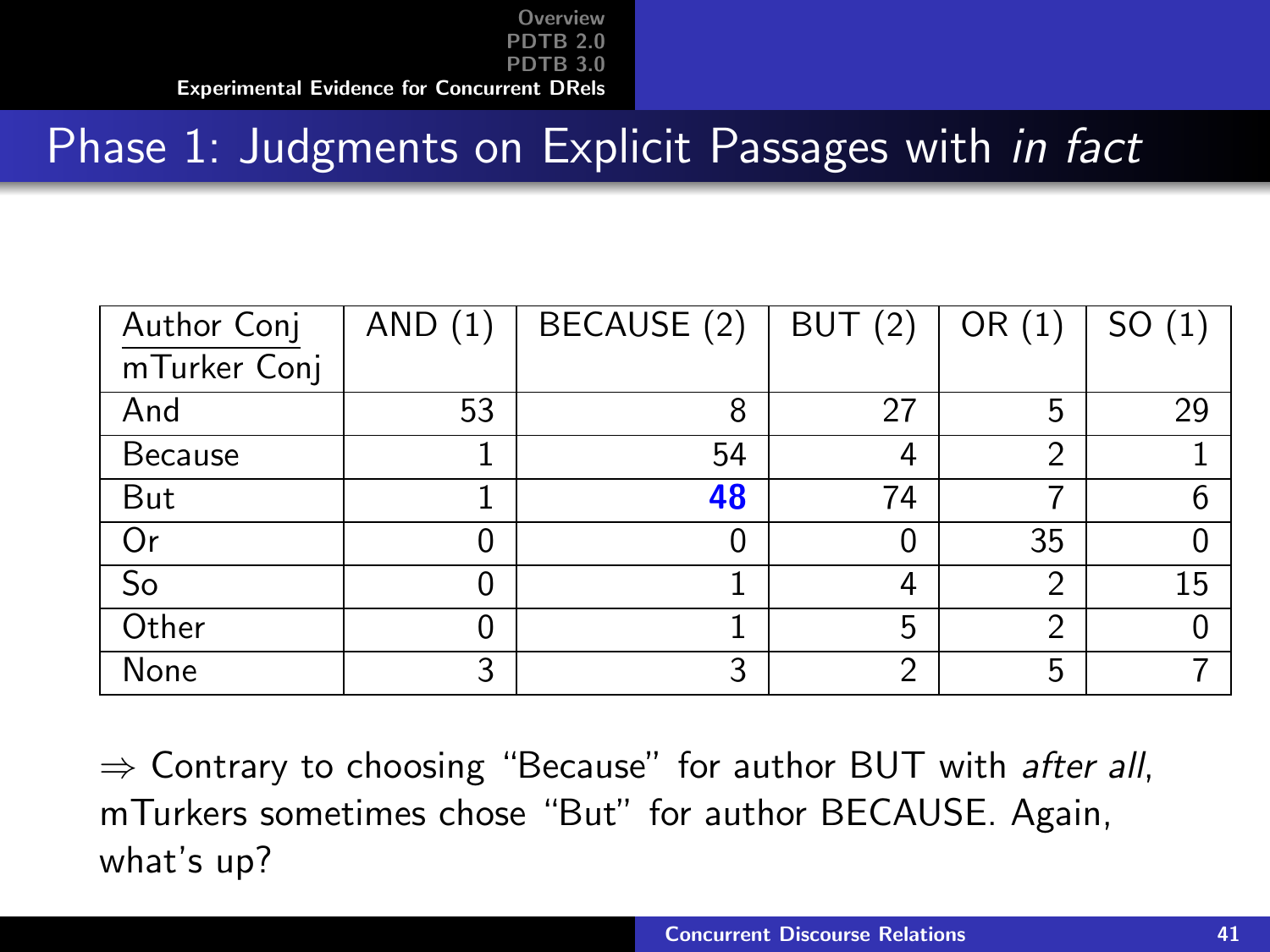# Phase 1: Judgments on Explicit Passages with in fact

- (17) Americans' big-is-better mentality is a shame in the case of artichokes  $\frac{1}{10}$  in fact, the small ones are much easier to clean, cook more quickly and can be purchased spontaneously because they don't take any more time than any other vegetables.
	- And Because But Or So [Other] None
	- Author: "Because"
	- mTurkers: 9/58 "But"

 $\Rightarrow$  Those mTurkers may be CONTRASTING the second clause to American's *having* a big-is-better mentality about artichokes.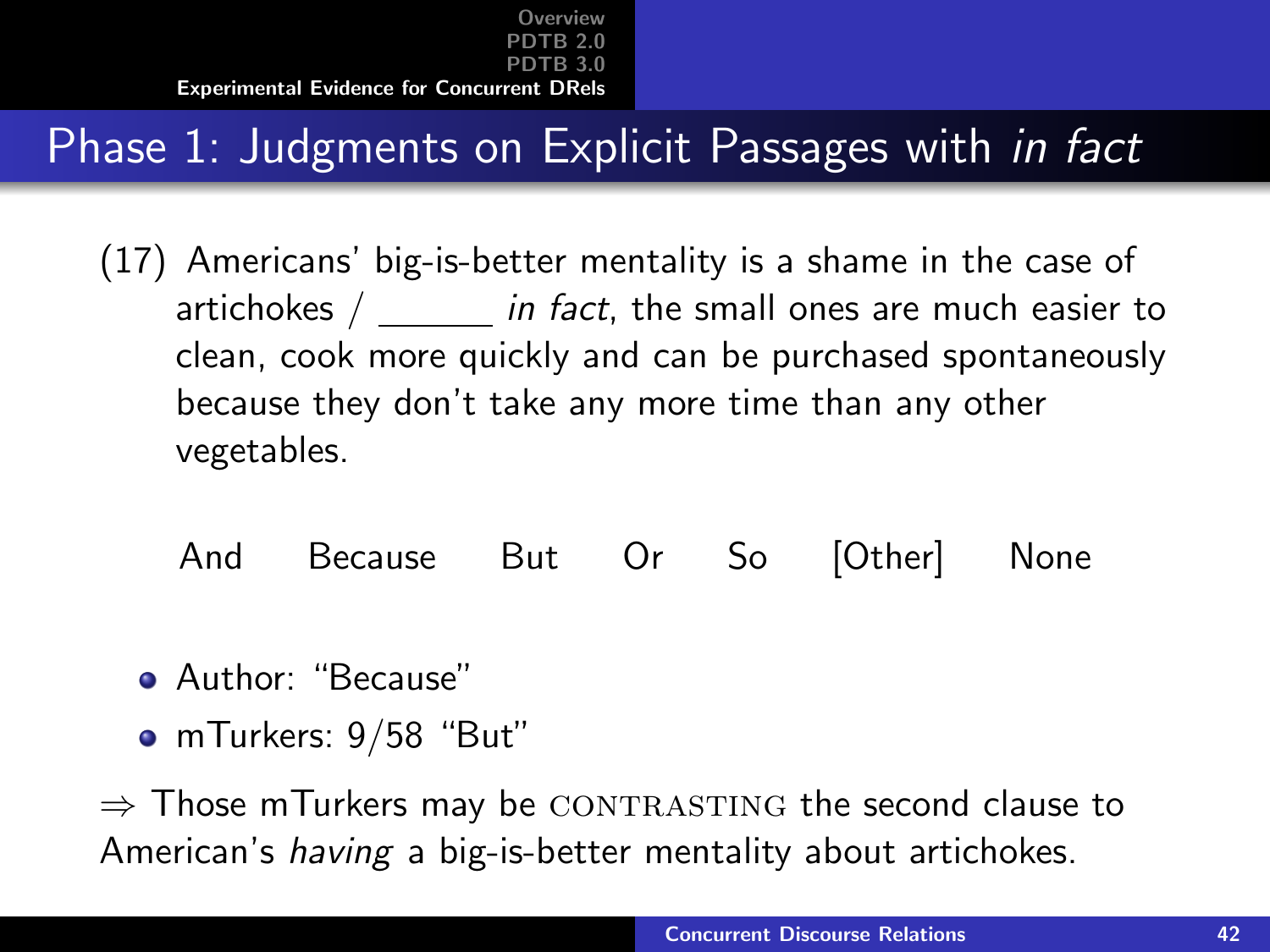# **Conclusions**

Our goal is to get experimental evidence for Concurrent DRels. Analysis of Phase 1 data shows:

- Given an explicit DAdv, naive subjects do seem able to show what DRel they take to be operative, based on their choice of conjunction.
- For at least *after all*, the DRel does seem fairly predictable on the basis of the explicit DAdv alone, while for the other three adverbials, both context and current content seem relevant.
- One can certainly get useful data on concurrent DRels via crowd-sourcing.

Results of Phase 2 now being analysed, and passages prepared for Phase 3.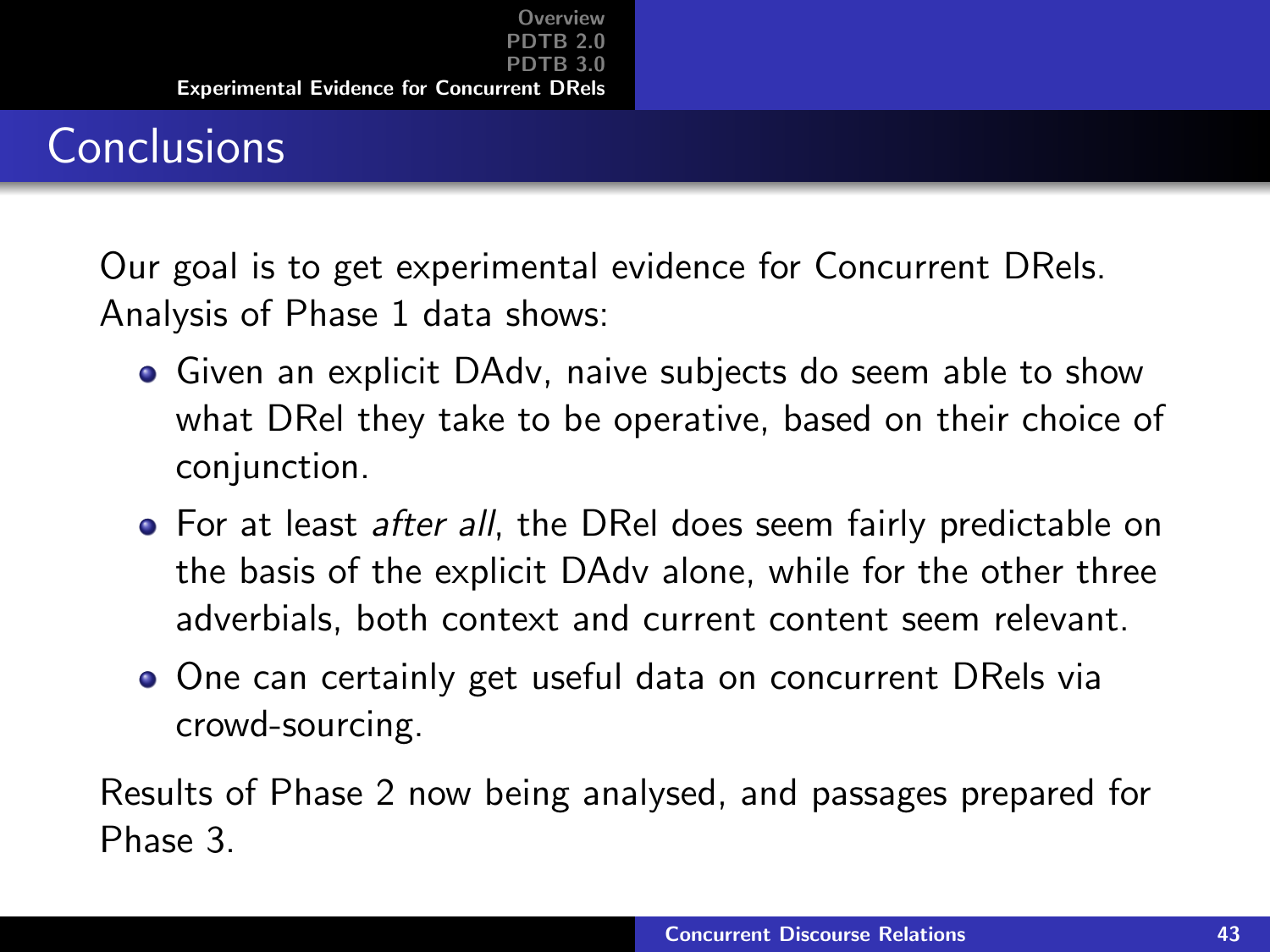# **Conclusions**

- Researchers have already observed that a sentence in Catalan & Spanish [Cuenca and Marin, 2009] and in Turkish [Zeyrek, 2014] may contain multiple explicit connectives, expressing multiple DRels.
- Clear that this also happens in German.
- I hope people will explore whether, when only one of these connectives is present, concurrent discourse relations are still being inferred.
- It would be surprising if this phenomena were limited to English.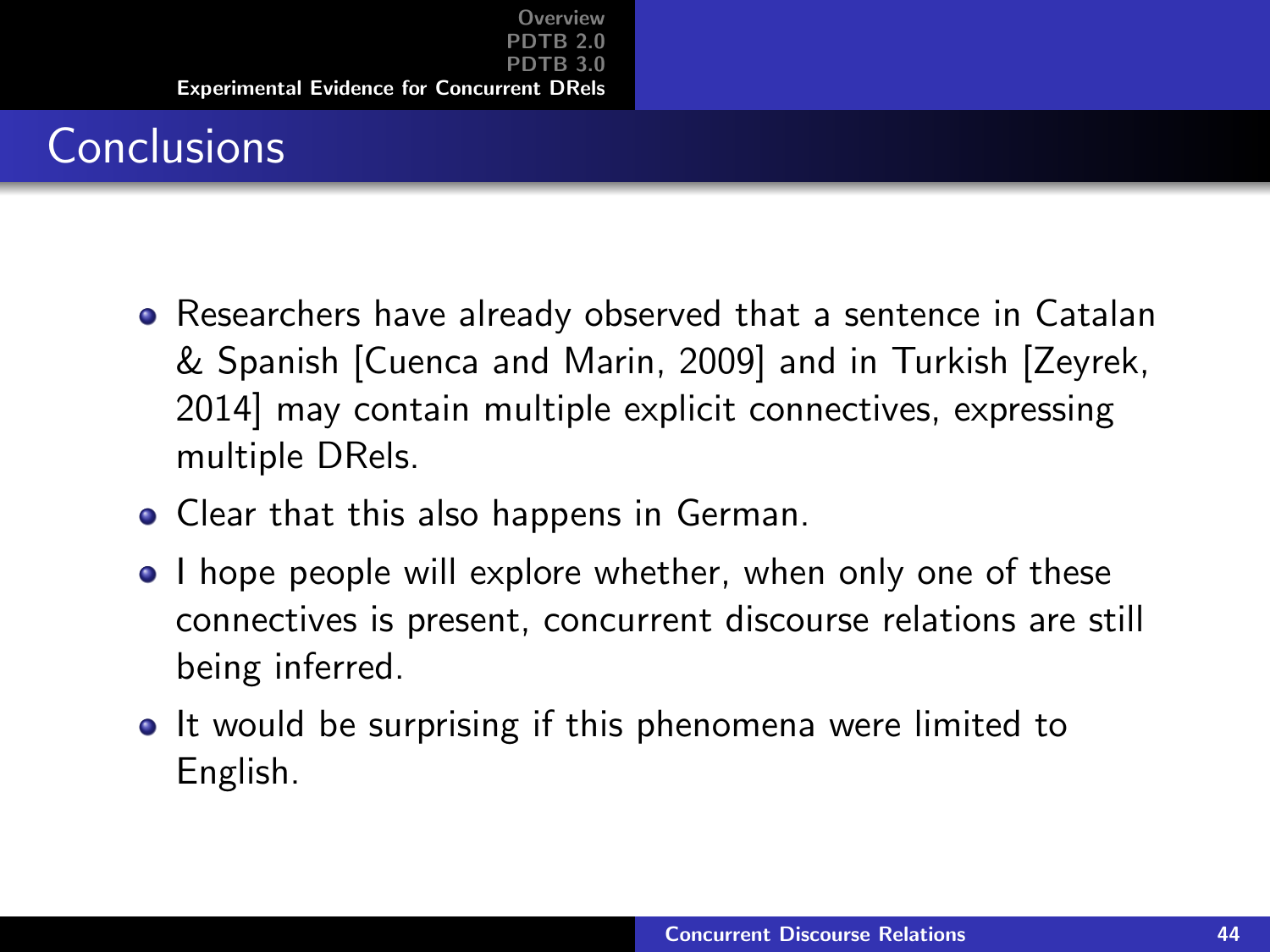#### References

[Al-Saif & Markert, 2011]

Al-Saif, A. and K. Markert. 2011. Modelling discourse relations for Arabic. Proceedings, Conference on Empirical Methods in Natural Language Processing, pp. 736747, Edinburgh.

[Asher & Lascarides, 2003] Nicholas Asher and Alex Lascarides. 2003. Logics of Conversation. Cambridge University Press.

[Cuenca & Marin, 2009] M.J. Cuenca and M.J. Marin. 2009. Co-occurrence of discourse markers in Catalan and Spanish oral narrative. Journal of Pragmatics, 41(5):899914.

[Jiang, 2013] Xi Jiang. 2013. Predicting the use and interpretation of implicit and explicit discourse connectives. Masters thesis, Linguistics and English Language, University of Edinburgh.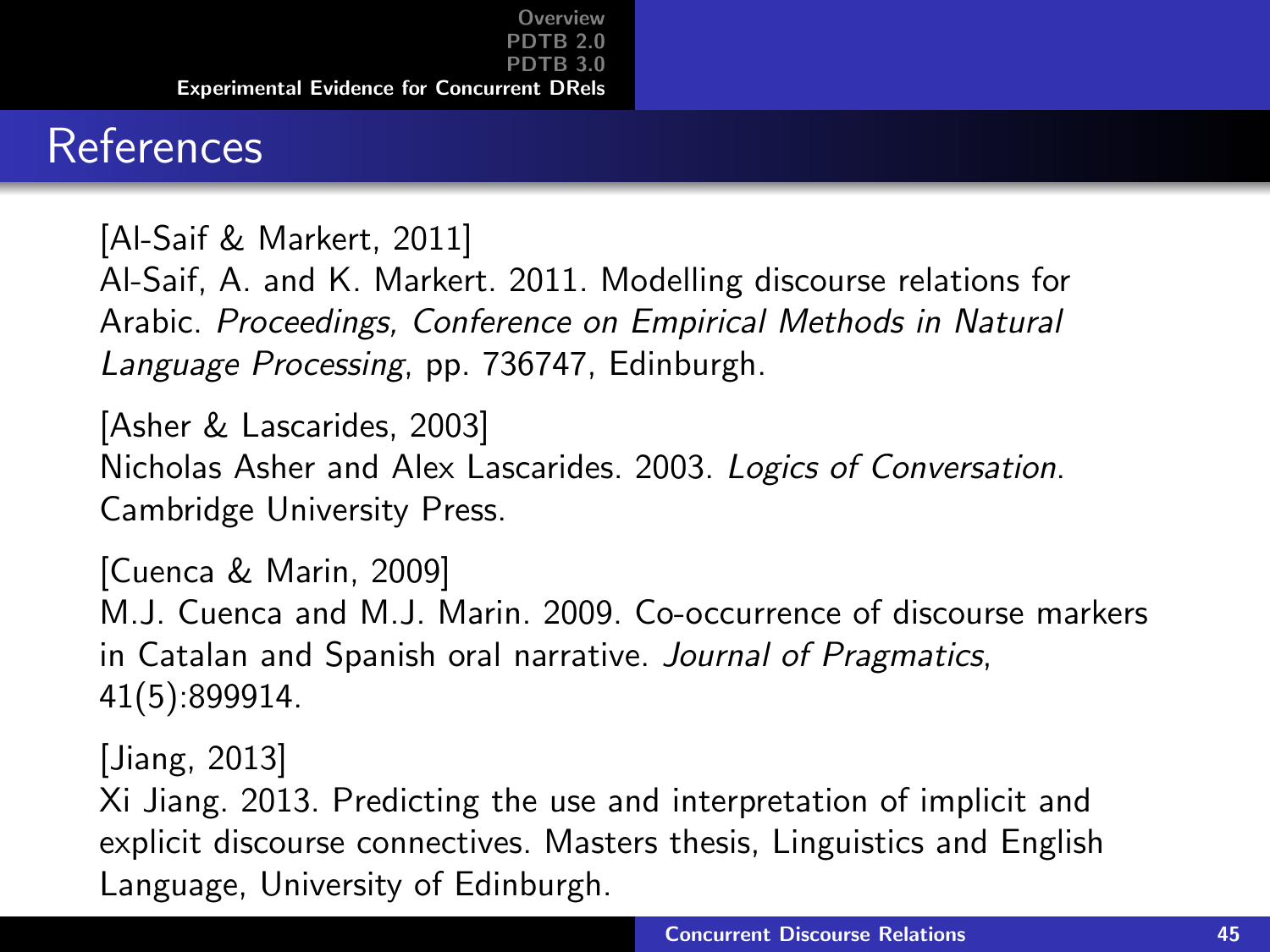### References

[Knott & Mellish, 1996] Alistair Knott and Chris Mellish, 1996. A Feature-based Account of the Relations Signalled by Sentence and Clause Connectives. Language and Speech 39(2-3):143-183.

[Kolachina et al, 2012] Kolachina, S., R. Prasad, D. M. Sharma, and A. Joshi. 2012. Evaluation of discourse relation annotation in the Hindi Discourse Relation Bank. Proceedings, Eighth International Conference on Language Resources and Evaluation, pp. 823828, Istanbul.

[Mann & Thompson, 1988]

William Mann and Sandra Thompson, 1988. Rhetorical Structure Theory: Toward a Functional Theory of Text Organization, Text 8(3):243-281.

[Prasad et al, 2011] Prasad, R., S. McRoy, N. Frid, A. Joshi, and H. Yu. 2011. The Biomedical Discourse Relation Bank. BMC Bioinformatics, 12(188):118.